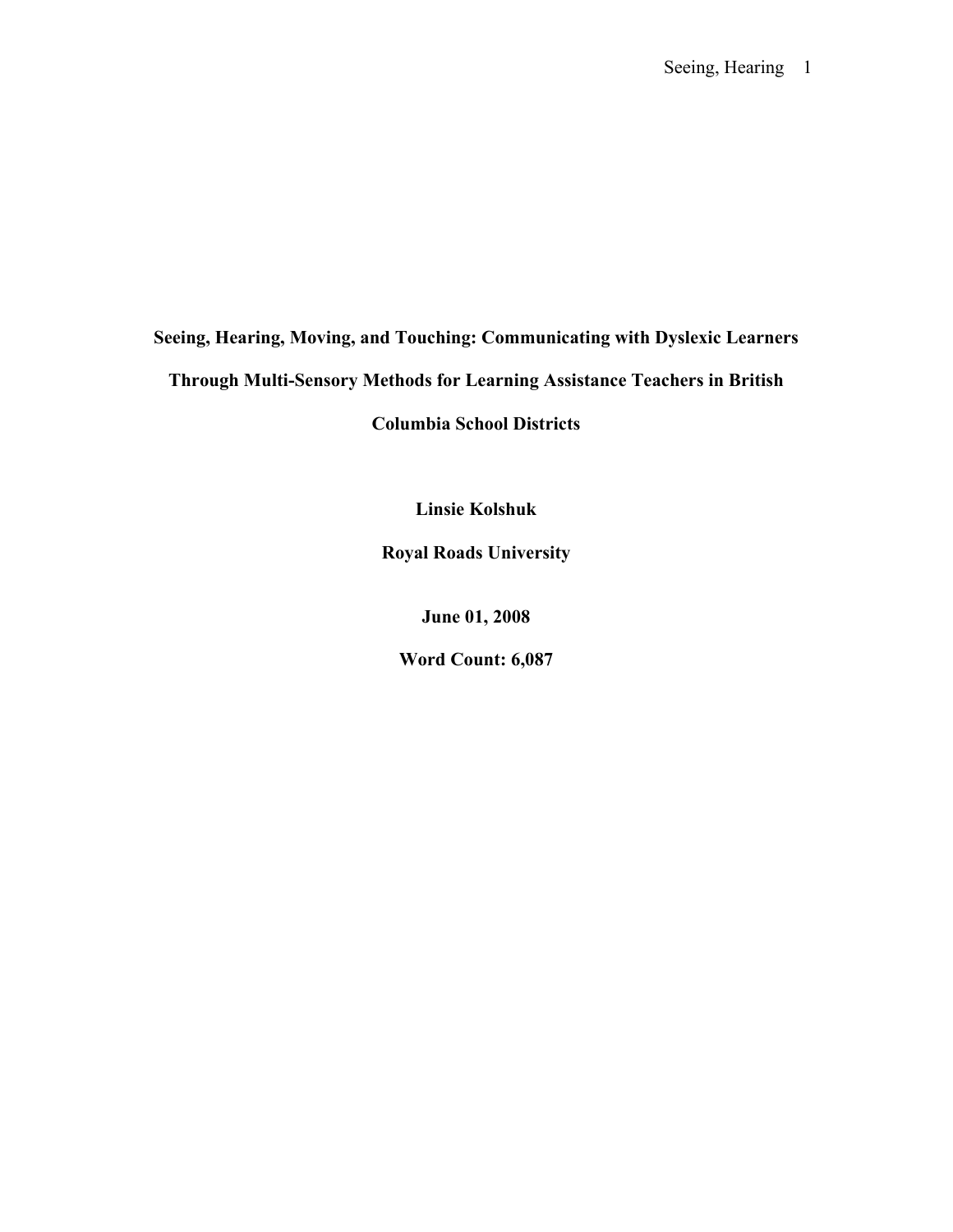#### **Abstract**

The British Columbia (B.C.) Ministry of Education has only been actively working to meet the needs of dyslexic learners since 1992. The question asked in this paper is: how can Learning Assistance Teachers in B.C. be more effective in their teaching of dyslexic learners? By assessing gaps in the B.C. educational system, it was found that Learning Assistance Teachers are not required to have training and experience in multi-sensory and phonological awareness methods of teaching. A review of the literature explores multi-sensory and phonological awareness instruction to support recommendations for Learning Assistant Teachers. The paper concludes by offering recommendations for the problem of Learning Assistance Teachers' lack of multi-sensory and phonological training and provides suggestions for further study in the areas of communication, Learning Disabilities, education, and teaching methods.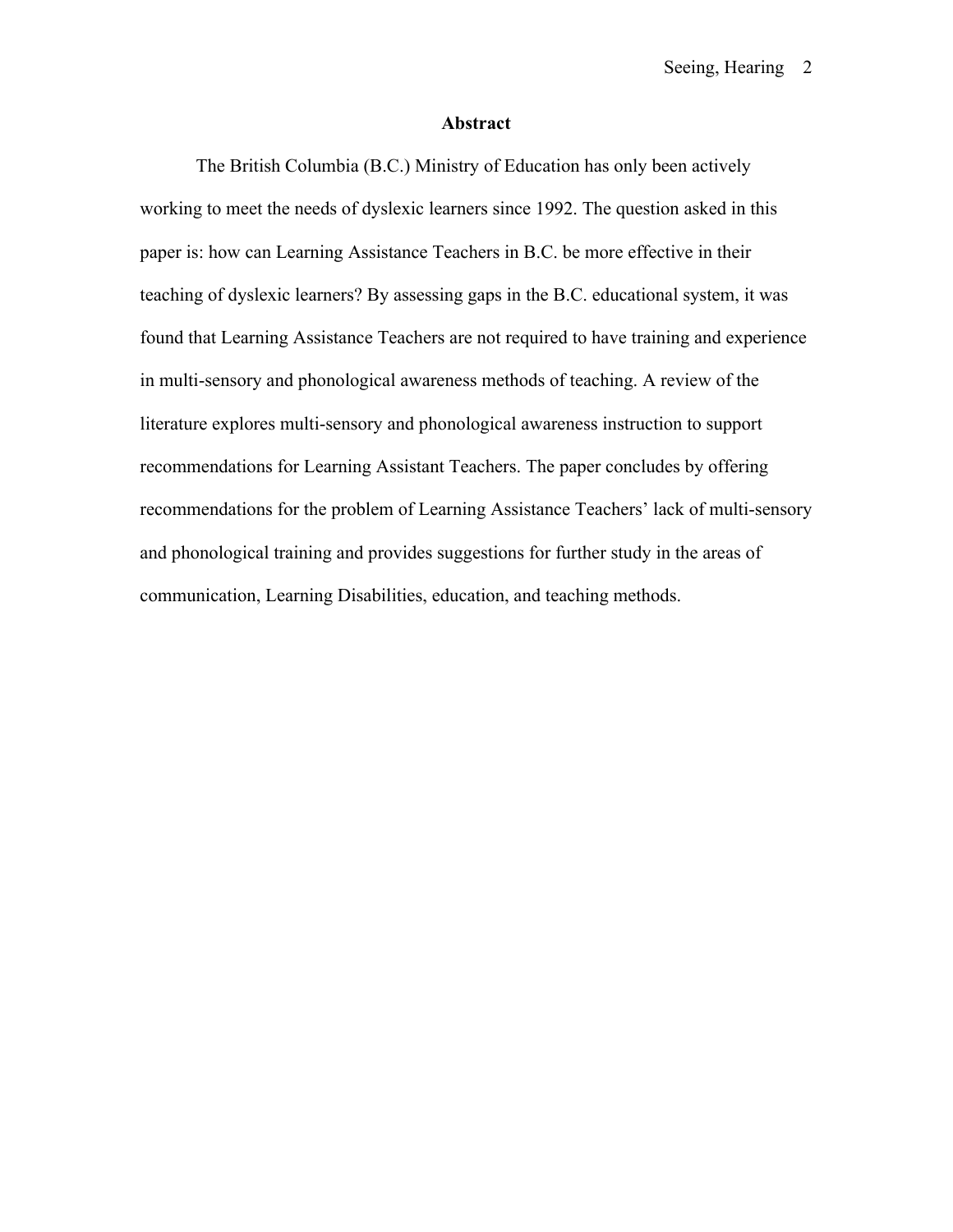# **Seeing, Hearing, Moving, and Touching: Communicating with Dyslexic Learners Through Multi-Sensory Methods for Learning Assistance Teachers in British Columbia School Districts**

What would this world look like if all children were provided the chance to realize their fullest potential? Due to poverty, abuse, illness or other circumstances, many children do not have the chance to flourish. Yet, there are thousands more intelligent children in British Columbia (B.C.) being robbed of their potential because their needs as dyslexic learners are not being met. As an Orton-Gillingham tutor - a multi-sensory approach to teaching dyslexic learners the foundations of reading and writing - I have worked with students who have gone outside the B.C. Learning Assistance programs in schools to receive support in learning. In my professional experience, there are too many dyslexic students failing or not receiving the support they need. How can the B.C. Ministry of Education improve the effectiveness of Learning Assistance Teachers in their instruction of reading and writing to students with dyslexia?

Although there are several forms of dyslexia that can vary in level of severity, dyslexia is defined as a cognitive processing difficulty that appears in a student's ability to negotiate language through alphabet sounds, reading, and writing (Canadian Dyslexia Association, n.da, para 1). Often, a child's skills in speaking, reading, writing and math are affected (Learning Disabilities Association of Canada, 2005). Those with dyslexia are intelligent people with normal to above normal IQs who often do not excel in standard educational environments (Canadian Dyslexia Association, n.da, para 1). Dyslexia is frequently categorized as a learning disability (LD), although it is often the learning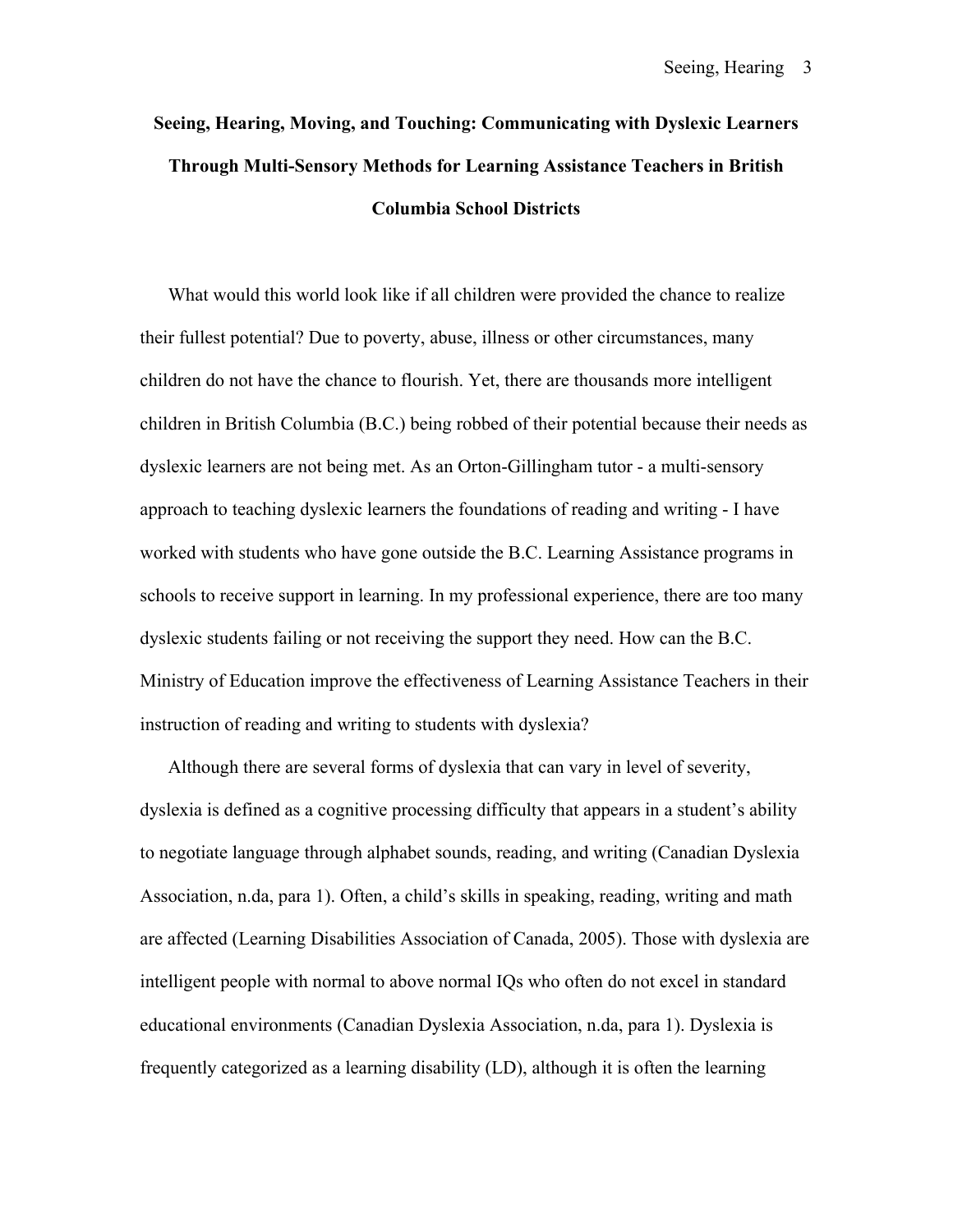environment causing the disability and not the child's level of intelligence (Canadian Dyslexia Association, n.db, para 4). Because the B.C. Ministry of Education does not separate dyslexia from LD, I have provided a definition of LD as outlined by the Learning Disabilities Association of Canada (LDAC) as: "a congenital neurological condition, which impacts the lives of children, youth and adults and affects all aspects of human functioning, including social functioning" (n.d., para 1). Of those tested within Canada, statistics show one in ten, or three million, Canadians have some form of LD (Learning Disabilities Association Vancouver, n.d., para. 2). For the purposes of this paper, the term dyslexia and LD will be used interchangeably.

The goal of this study is to utilize applied research techniques to assess the need for improved teaching communication methods used by Learning Assistance Teachers working with dyslexic students in B.C. school districts. Recommendations will be made for the use of the B.C. Ministry of Education and for further research on this and related topics. This will be done through a needs assessment and literature review of other research in the field of LD, education, communication, and teaching methods. The impact of this and further research stands to benefit thousands of dyslexic learners across B.C., providing them with an opportunity to achieve success and realize their fullest potentials.

#### **Needs Assessment: Seeing the Need Through Professional Knowledge and Facts**

Recently a landmark case was brought to the B.C. Supreme Court regarding the lack of effective education for dyslexic students. Jeffery Moore was a student in North Vancouver, a B.C public school district, in the 1990s when he was diagnosed with severe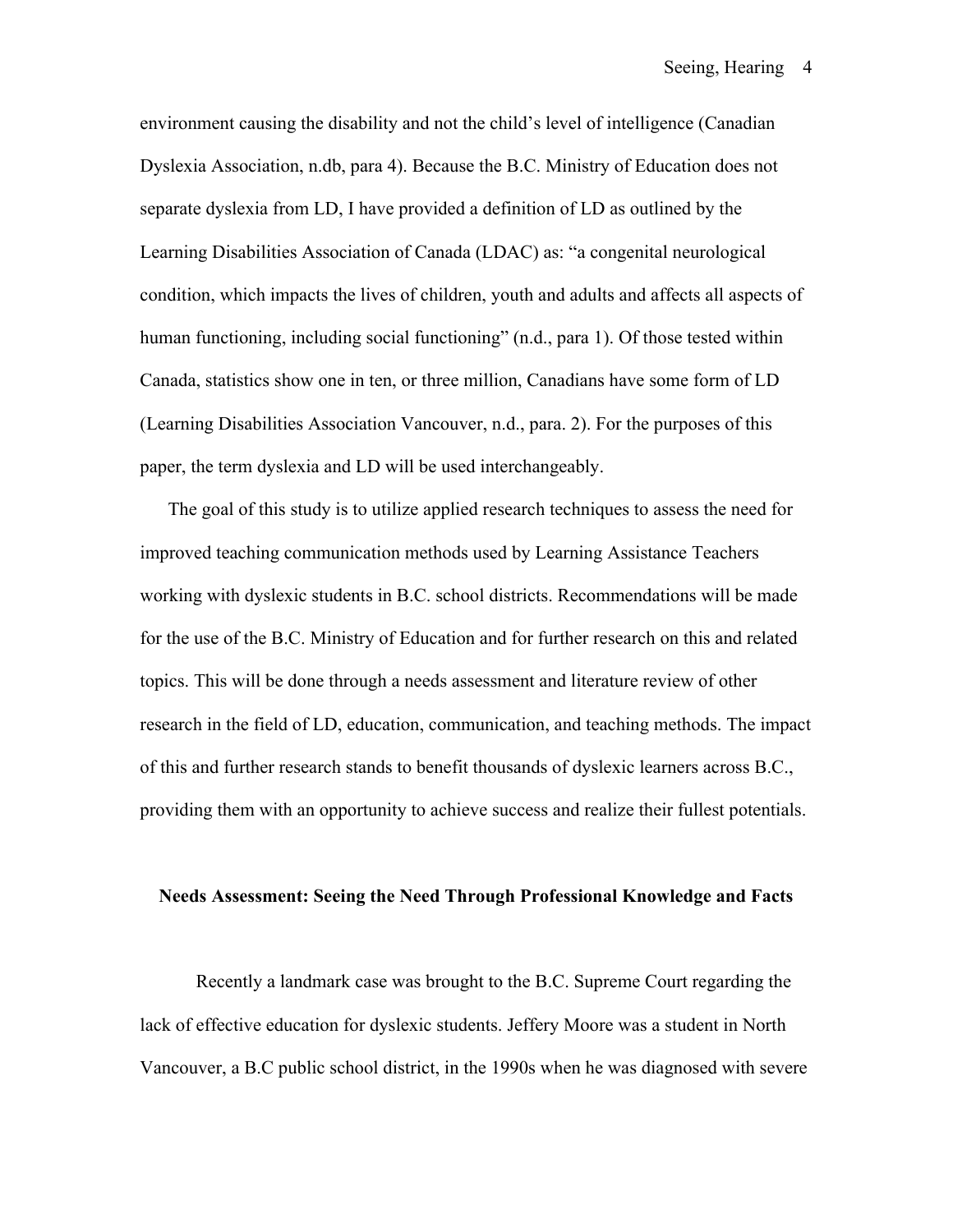dyslexia. Due to a lack of educational support, Jeffrey's parents elected to enroll him in a private school designed to meet his needs. In a school module designed for Jeffrey's learning style, he excelled. However, the cost of special education and school fees cost his parents \$100,000 over nine years (Rolfsen, 2008, para 10). Mr. Moore, Jeffrey's father, commented, "It doesn't seem right to me that the only learning-disabled children who are given a chance to succeed are the ones whose parents can afford an expensive private school education" (Rolfsen, 2008, para 4). Although the courts rejected the Moore family's appeal, the case still points to something missing in the B.C. school system: there is a gap in the teaching process of LD students. This section will review the Special Education Services Manual printed from the B.C. Ministry of Education, multi-sensory advocacy, Foundation Skills Assessment test scores of B.C. students, and the Learning Disabilities Association of Canada's research on the effects of dyslexia. These topics will be used to outline the current situation in B.C. schools and the current missing link between multi-sensory education. The body of literature used in this section comes from governmental policy, academic research from the field of dyslexia and education, and non-governmental research conducted to support the needs of dyslexics. The literature will inform on the needs of the current B.C. educational system as well as support findings and recommendations for multi-sensory educational techniques.

## *Special Education Services: A Manual of Policy, Procedures and Guidelines*

In 2006, the B.C. Ministry of Education produced a manual, *Special Education Services: A Manual of Policies, Procedures and Guidelines,* which outlines the government's position on special needs programs in B.C. Because this manual was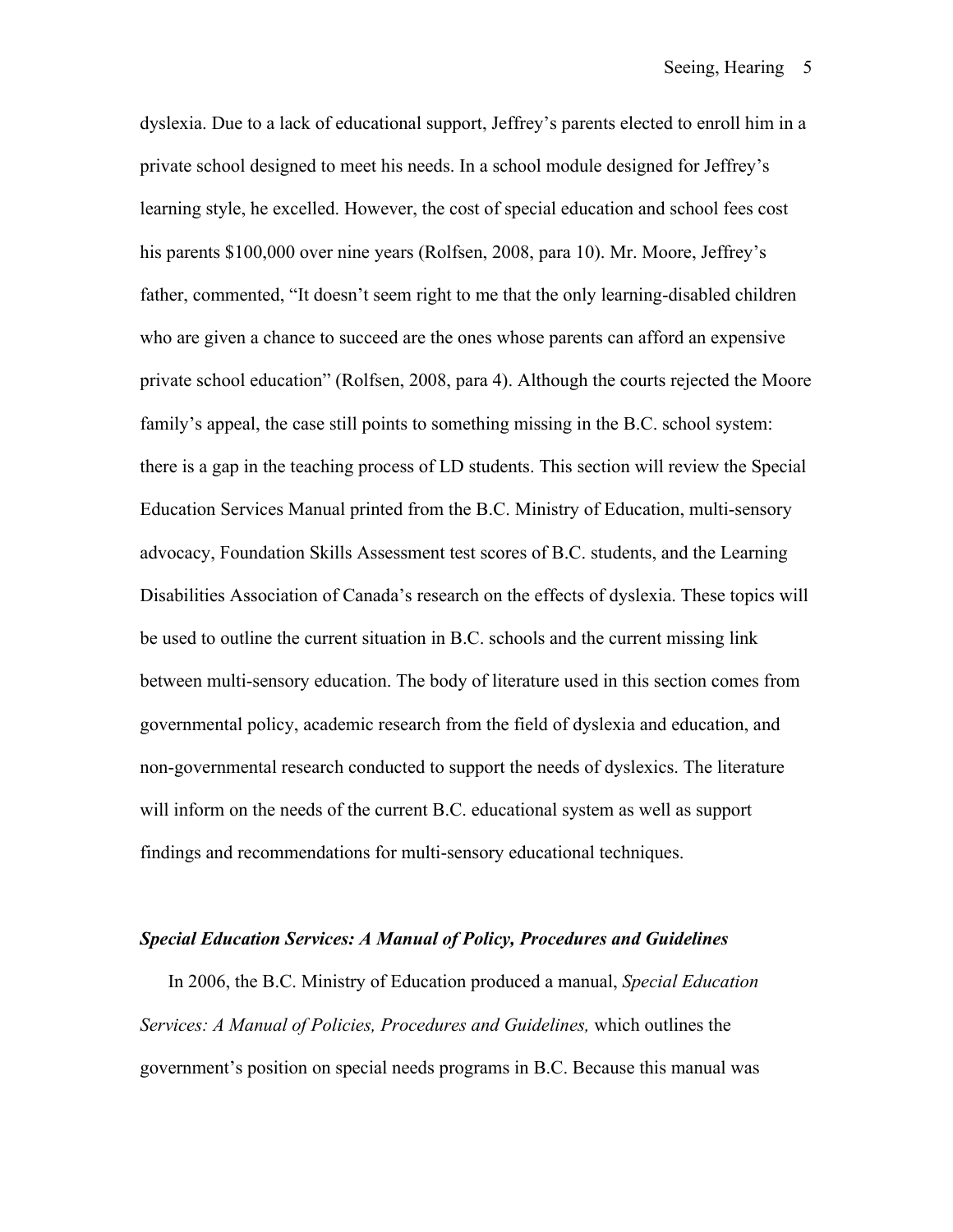created by the B.C. government, it is the basis of my research. What has been presented in the manual is factual and the government's policy, which is directly what the subsequent research in my paper focuses on. Under this manual, dyslexia is categorized as a LD, which falls into the special needs area of education. The manual stands as the official policy and procedures for B.C. school districts to follow when working with a special needs child. The Special Education Policy states, "All students should have equitable access to learning, opportunities for achievement, and the pursuit of excellence in all aspects of their educational programs" (British Columbia Ministry of Education, 2006b, p. 1). The rationale for equal access is to provide students with special needs the same opportunities as other students to reach goals and achieve success within their own module (British Columbia Ministry of Education, 2006b). Although the ministry has created the sense of an inclusive module, the achievement levels of students based on test scores shows LD students are still failing and further change is needed.

For students with a LD, the procedure for school districts is to provide assistance to the child through the Learning Assistance Services. A Learning Assistance Teacher is an active member of the education community who works to identify LDs, evaluates needs, plans required needs, actively partakes in working with the child, and completes reports and evaluations (British Columbia Ministry of Education, 2006b). The instruction by the Learning Assistance Teacher includes:

- Teaching students to develop learning strategies for use in classroom settings or for independent learning;
- Skill development or remediation; and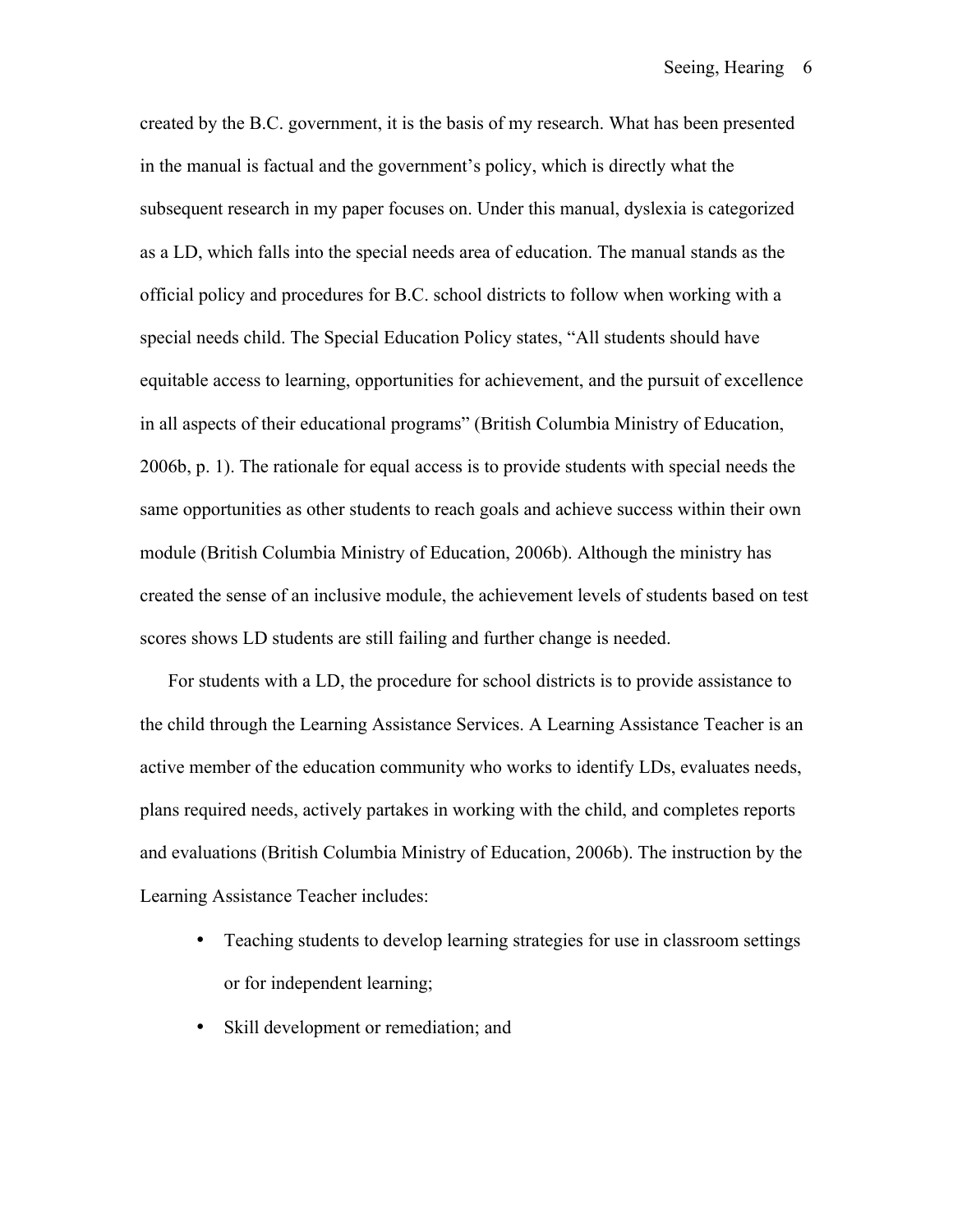• Development of compensatory skills to minimize the effect of a disabling condition on learning (British Columbia Ministry of Education, 2006b, p. 23- 24).

Another role of the Learning Assistance Teacher is to complete an Individual Education Plan (IEP), which outlines the student's educational needs (British Columbia Ministry of Education, 2006b). Learning Assistance Teachers will instruct lessons in the student's classroom, learning assistance centre or in both environments depending upon the school's and child's needs (British Columbia Ministry of Education, 2006b).

Learning Assistance Teachers are required to have specific knowledge and skills for working with special needs children, including:

- Strong interpersonal, communication and collaboration skills;
- Expertise in a wide range of teaching and management strategies;
- Knowledge of methods for evaluating and selecting instructional materials suitable for students with a variety of special needs;
- Ability to carry out a variety of assessments, including classroom observation, curriculum-based assessment and diagnostic teaching methods (British Columbia Ministry of Education, 2006b, p. 25).

It is assumed that if Learning Assistance Teachers meet these requirements, they are prepared to meet the needs of LD students. There is no mention of multi-sensory teaching, which engages students in learning through seeing, hearing, movement, speech, or touch.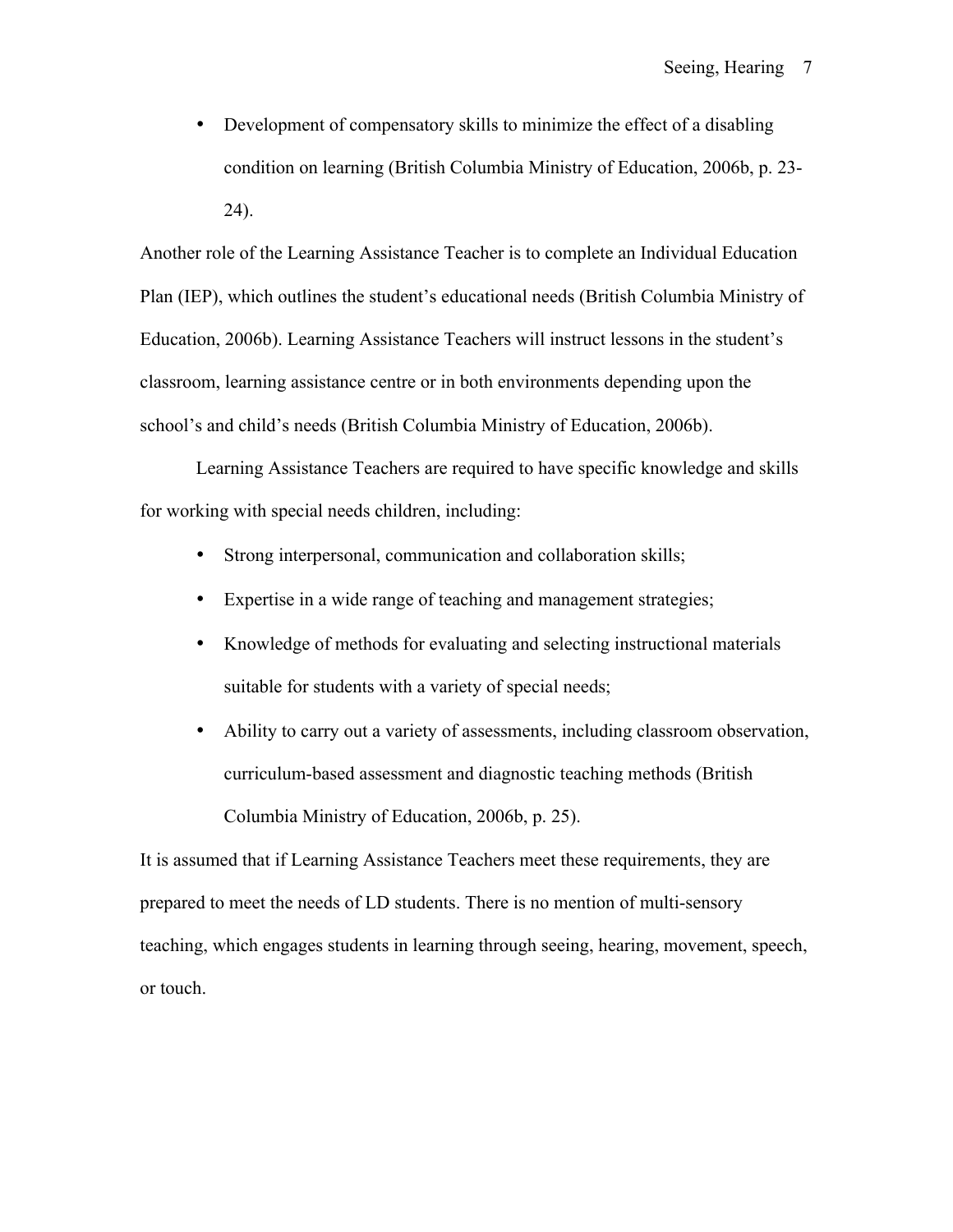# *Multi-sensory Advocacy*

The multi-sensory method of teaching is a key element to communicating with dyslexic and other LD children, and provides great benefit to their learning (Reid, 2008b). Dr. Gavin Reid is a credible academic in the field of dyslexia who has advocated on the importance of effective communication methods when teaching students with dyslexia. Dr. Reid (2008b) explains that different parts of the brain are used for different functions, such as "visual/auditory/memory/understanding/co-ordination" (p. 1). Many non-dyslexic learners are able to use these areas of the brain at the same time to learn; however, for a dyslexic learner that is often very difficult. Dr. Reid's work compliments the argument for multi-sensory teaching methods to be used by Special Education Teachers in B.C. To support a dyslexic learner, it is important to communicate in a way that allows them to use their strongest areas to learn (Reid, 2008b). Often for dyslexic learners, this means communicating through visual and kinesthetic (touch and feeling) means to ensure the information is retained (Reid, 2008b). Teaching in a visual and kinesthetic way is a well-rounded approach to using the dyslexic learners' senses to communicate a sound, word, or concept. It is a multi-sensory approach to teaching, utilizing the students' eyes, ears, mouth, hands, and muscles.

As an Orton-Gillingham tutor I use multi-sensory communication techniques to teach dyslexic students the foundations of reading and writing. Having knowledge of specific teaching methods that utilize a multi-sensory approach can significantly support dyslexic students. Although the Ministry requires Learning Assistance Teachers to have experience in a wide range of teaching strategies, it does not specify any particular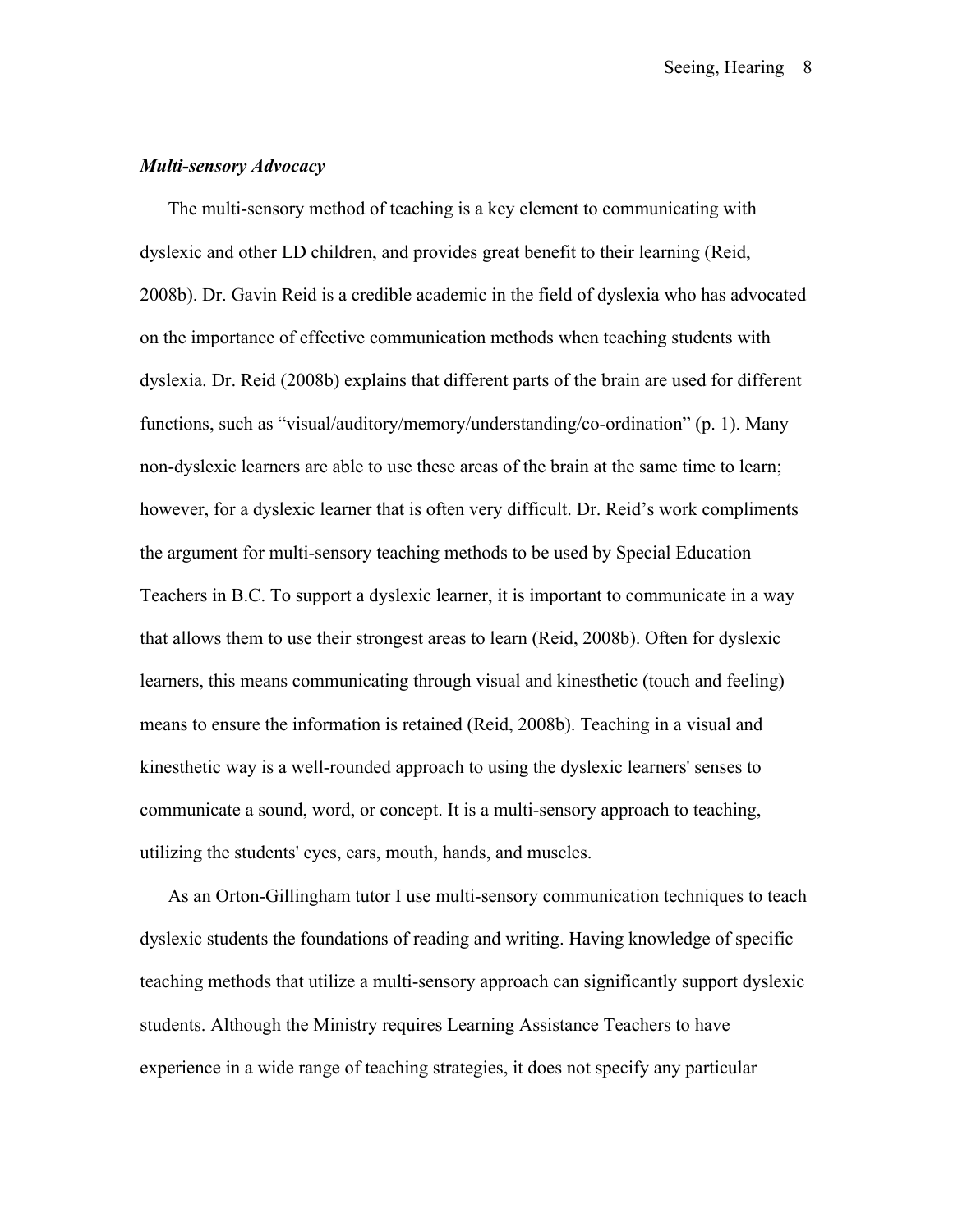teaching methods. The lack of required knowledge of a multi-sensory teaching approach shows a major gap in the B.C. Ministry of Education's approach to educating LD students. Multi-sensory teaching supports the learning styles of dyslexic students and is an important part of the education process (Brazeau-Ward, 2005a).

#### *Foundation Skills Assessment*

Test scores have been used to collect data on education and LD students, however the scores offer conflicting and confusing results. In April 2006, the B.C. Ministry of Education released a report on the accumulated findings of the Foundation Skills Assessment (FSA) test scores from 2000 to 2005 of special needs students in all school districts throughout B.C.<sup>1</sup> The FSA are a series of tests given to students whose scores are then tallied and presented to show the level of effective teaching and learning by B.C. school children. The FSA test scores are important to my research because they are the basis of the government's educational support of LD children. The test scores are compiled in a manner which simply presents the data tallied, but does not consider variable factors; such as which students were sick at the time of exams, which students are receiving remedial tutoring outside the school system, or which students did not take part. The FSA findings do not include an interpretation of the results and therefore, are subsequently subjective.

From the school years 2001/02 to 2004/05 the number of identified LD students increased by 13%, bringing the number of known LD students to 16,703 across B.C. The 13% increase was due in part to a more inclusive count of all LD students, not only those with a severe LD (British Columbia Ministry of Education, 2006a). Overall test scores on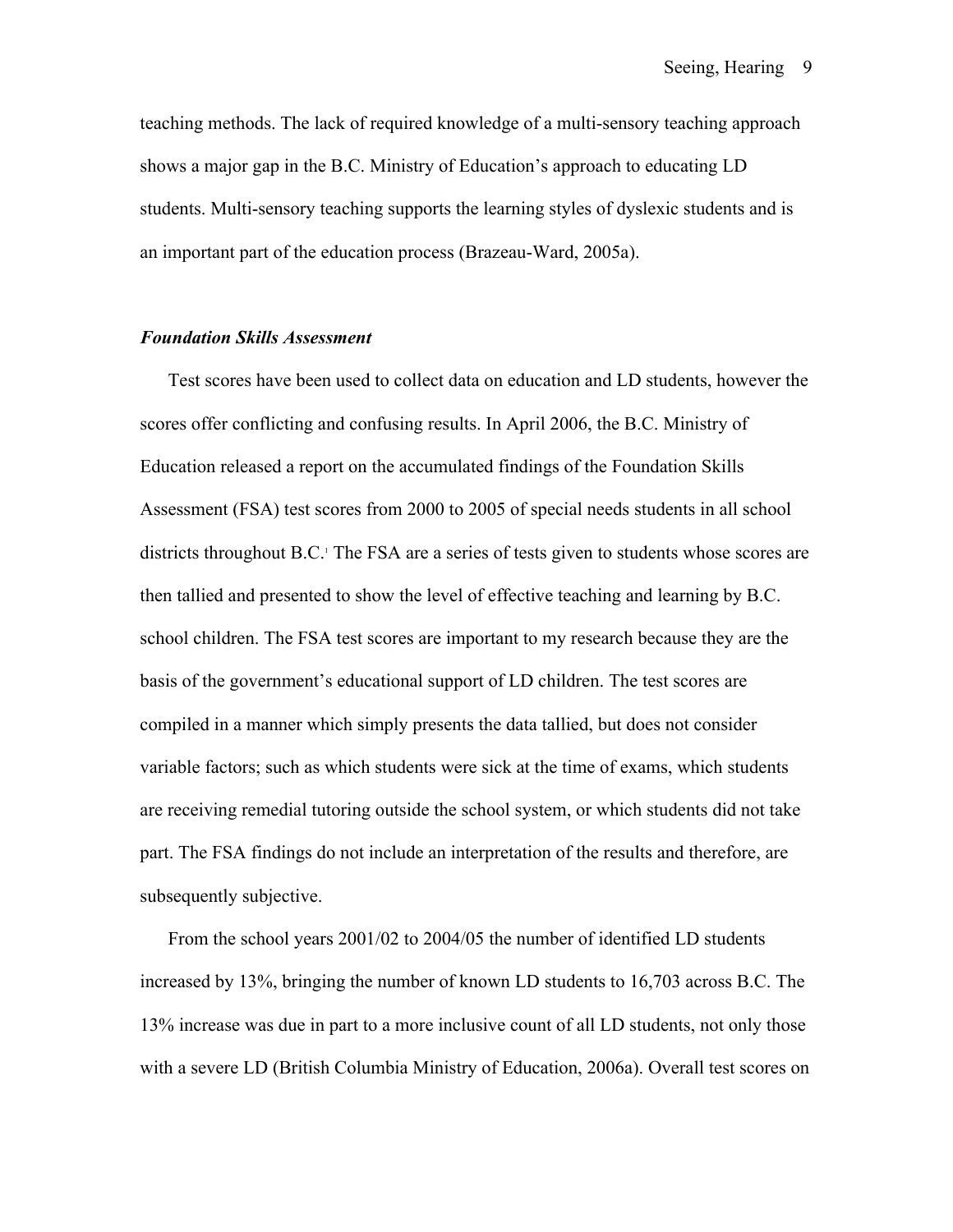reading comprehension performance and participation, and writing abilities mildly increased with levels mostly remaining consistent over the years (British Columbia Ministry of Education, 2006a). These findings show an increase of LD students in the education system and a greater need to meet the learning needs of students in order for them to have better reading performance and participation comprehension, and writing scores. The limited increase of test scores does not show enough improvement to believe the current Special Education system is effective in its work to fully support all LD students.

There has been an area of improvement for LD learners. From the school years 2000/01 to 2004/05 the rate of LD students graduating high school with the province's grade 12, six-year Dogwood Diploma has increased from 17% to 68% (British Columbia Ministry of Education, 2006a). This is a positive finding and still leaves evidence of 32% of LD students not completing high school. With 32% of LD students not receiving Dogwood Diplomas, there is a need for greater improvement of teaching for LD students.

# *Learning Disabilities Association of Canada*

The Learning Disabilities Association of Canada (LDAC) has provided extensive research on the topic of LDs and provided a wide range of findings which go well beyond data. The LDAC is a non-governmental organization designed to support advocacy, research, and help for LD people living in Canada. The LDAC has conducted several research projects, two of which support the goal of this paper. A study done by The Roeher Institute, and another study called "Putting a Canadian Face on Learning Disabilities" (PACFOLD) have supporting evidence that more needs to be done to meet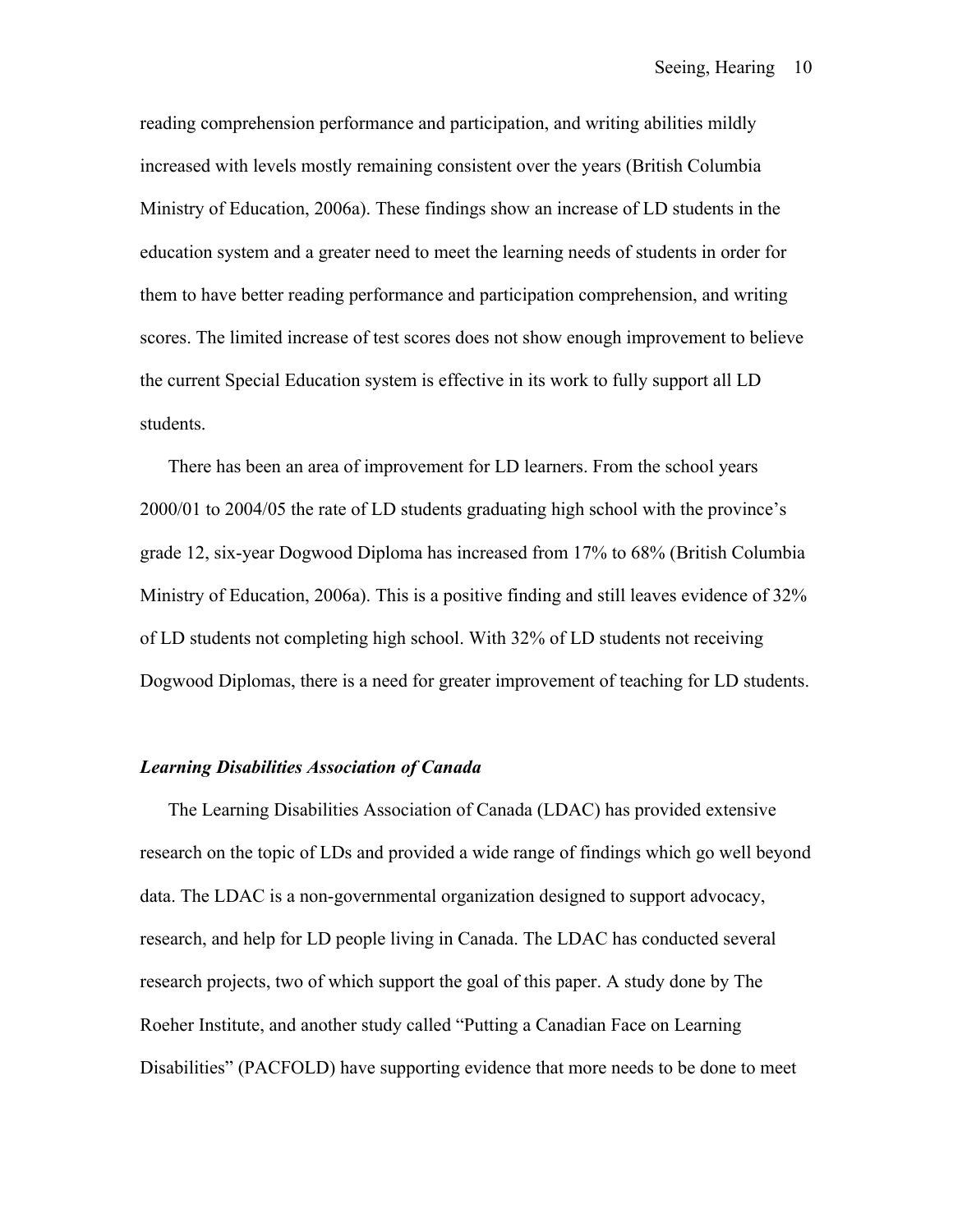the needs of LD students. The LDAC's findings have been used by the Canadian government to levy change in the treatment of LD students and adults. For the B.C. Ministry of Education the LDAC is a useful tool for understanding LD and what is needed to support students. The research provided through LDAC is valuable because it is target to LD citizens. LDAC has provided a wide range of research that not only presents the needs of LD students in schools, but their outside lives and post secondary and adult lives. When looking at students in the present school system LDAC has provided valuable research which presents where gaps in the education system are and the needs of students.

General findings by the LDAC are important to the support of children in the B.C. school system. LD students who do not complete high school experience long lasting and destructive effects. Statistics from across Canada and some studies completed in the United States have shown the struggles LD students and adults face when they have not been successful in school. As many as 50% of adolescent suicides are committed by those diagnosed with a LD (Learning Disabilities Association of BC, n.d., para. 16). Research has shown students with LD are twice as likely as non-LD students to drop out of school before grade 12 graduation. Of students with a LD, 35% will drop out before completion (Learning Disabilities Association of BC, n.d., para. 5). In addition to studies on high school drop out rates, 30% to 70% of young offenders, although not all diagnosed with a LD, have experienced failure in school (Learning Disabilities Association of BC, n.d., para. 17). Statistics have found 45.6% of adult inmates have a LD and were young offenders at one point (Learning Disabilities Association of BC, n.d., para. 8). Young offender and adolescent high school drop outs are mainly between the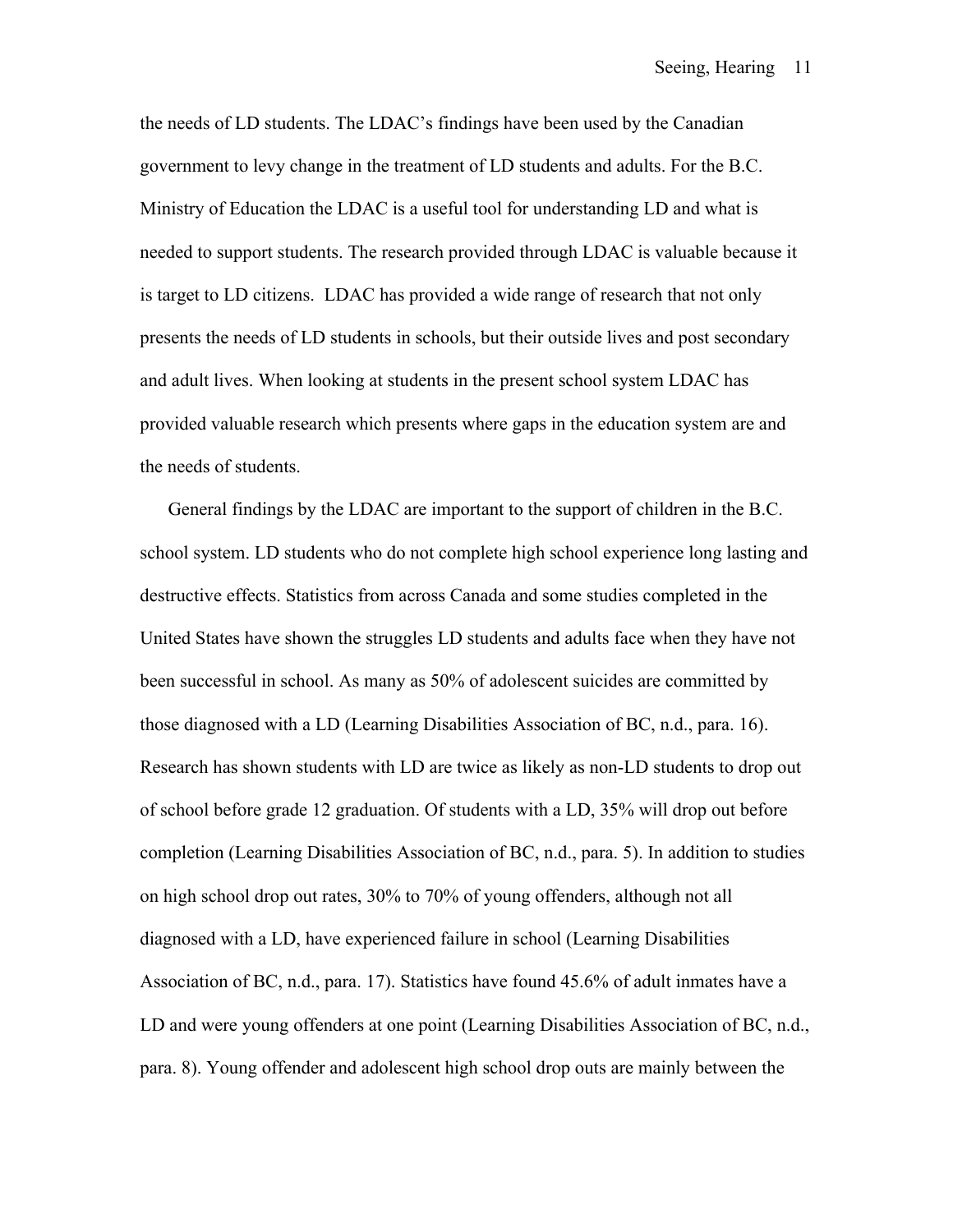ages of 13 and 18. The at-risk LD school-aged youth are in need, and based on statistics not receiving, the most effective support possible. Limited governmental support is often claimed to be due to funding shortages. Interestingly, however, research has found it costs the Canadian government \$100,000 a year to hold a young offender in detention (Learning Disabilities Association of BC, n.d., para. 18). On a broad scale evidence has shown a major need across Canada to provide more effective support to LD students. For B.C. school districts this becomes the task of the Learning Assistance Teacher.

In a study conducted for the LDAC by The Roeher Institute (2000), four areas of concern were highlighted and important for the academic research of this paper. They were: LD being diagnosed too late in a child's schooling years; high-risk behavior rates of school drop outs, substance abuse, and poor behavior; a concern with non-Learning Assistance Teachers' ability to teach LD students; and budgetary cutbacks on special needs funding (The Roeher Institute, 2000). These factors are current issues for the B.C. Ministry of Education. Because of this it is important for effective education methods to be established for Learning Assistance Teachers as they work with LD children.

A Canada-wide research project was done by the LDAC through funding received by the Office of Disability Issues (ODI) of Social Development Canada (SDC) in order to establish the effects of LD and compile data needed to establish policy and programming. LDAC's PACFOLD was a major study that collected never before researched data. A major finding in the research outlined the need for proper teacher training for those working with LD students (PACFOLD, 2007). PACFOLD produced evidence from across Canada that teaching methods are not meeting the needs of LD students. There is a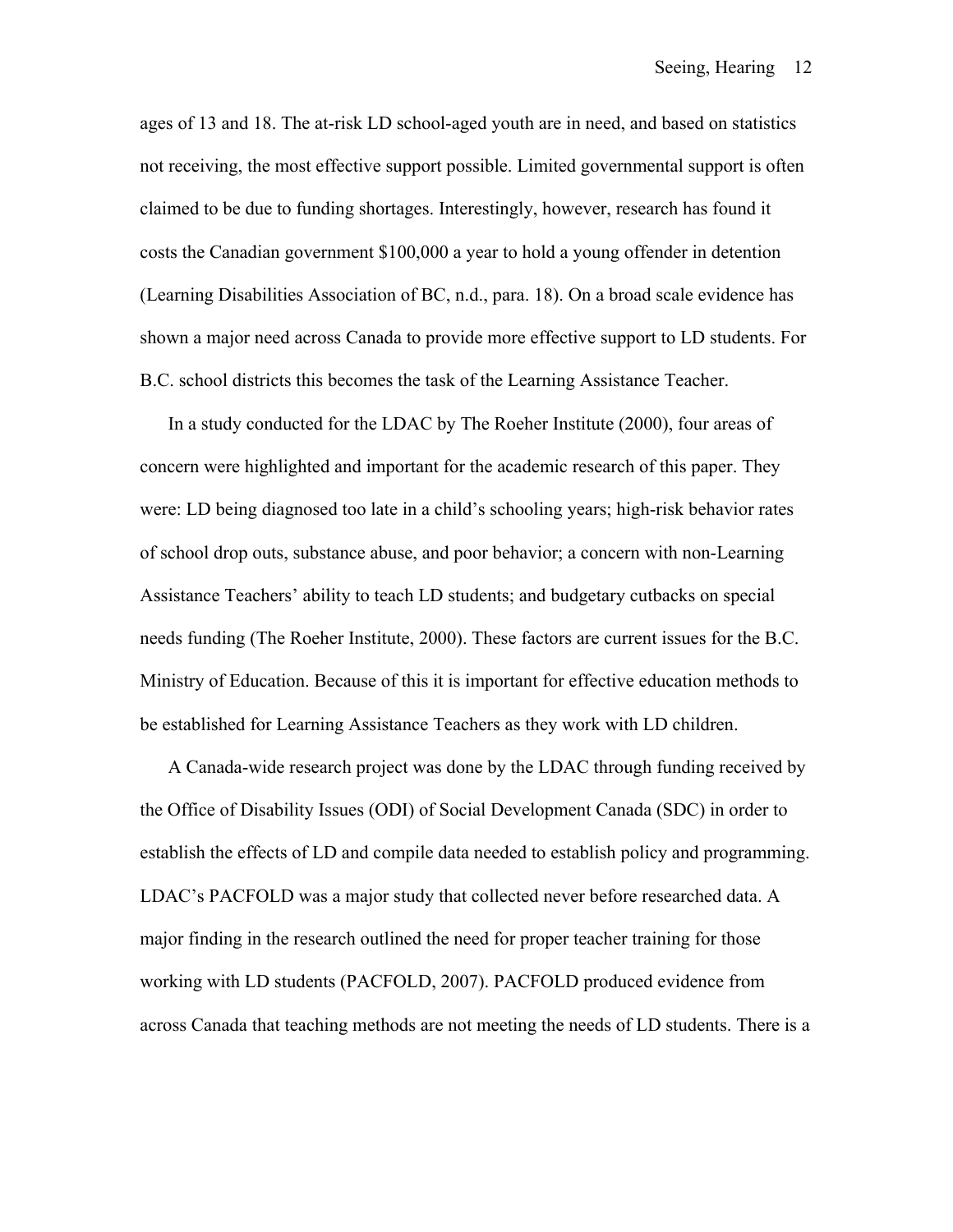need to examine other teaching methods and communication theories regarding LD education.

Within the literature used in PACFOLD, the LDAC outlined several important issues. Because the provinces of Canada manage their own ministries of education, there is no consistent standard special education policy across Canada. B.C., along with Prince Edward Island and Alberta, were the final provinces to be identified as not providing special education services in 1992 (Learning Disabilities Association of Canada, 2005). These provinces have had over fifteen years to adjust to the process of educating LD students through special education and there appears to be a further need to improve teaching methods. A missing element to the PACFOLD research is a historical presentation of LD support in schools across Canada. Historical research would be helpful in examining where to take current theory and compare with past programs and results.

Many LD students who are not taught effectively will experience continuous failure while going through school. PACFOLD found that for many students the feeling of failure resulted in feelings of low self-esteem and a lack of motivation in school (Learning Disabilities Association of Canada, 2005). Many students who experience continual failure will not be able to achieve their fullest potential. Through effective methods of teaching the Learning Assistance Teachers in the B.C. school districts have the opportunities to support the educational and emotional development of LD children.

In spite of the B.C. Ministry of Education's policy to support all LD students and the creation of the Learning Assistance Services, there still appears to be a gap in test scores and overall impact of LD on children's lives. Although many factors contribute to the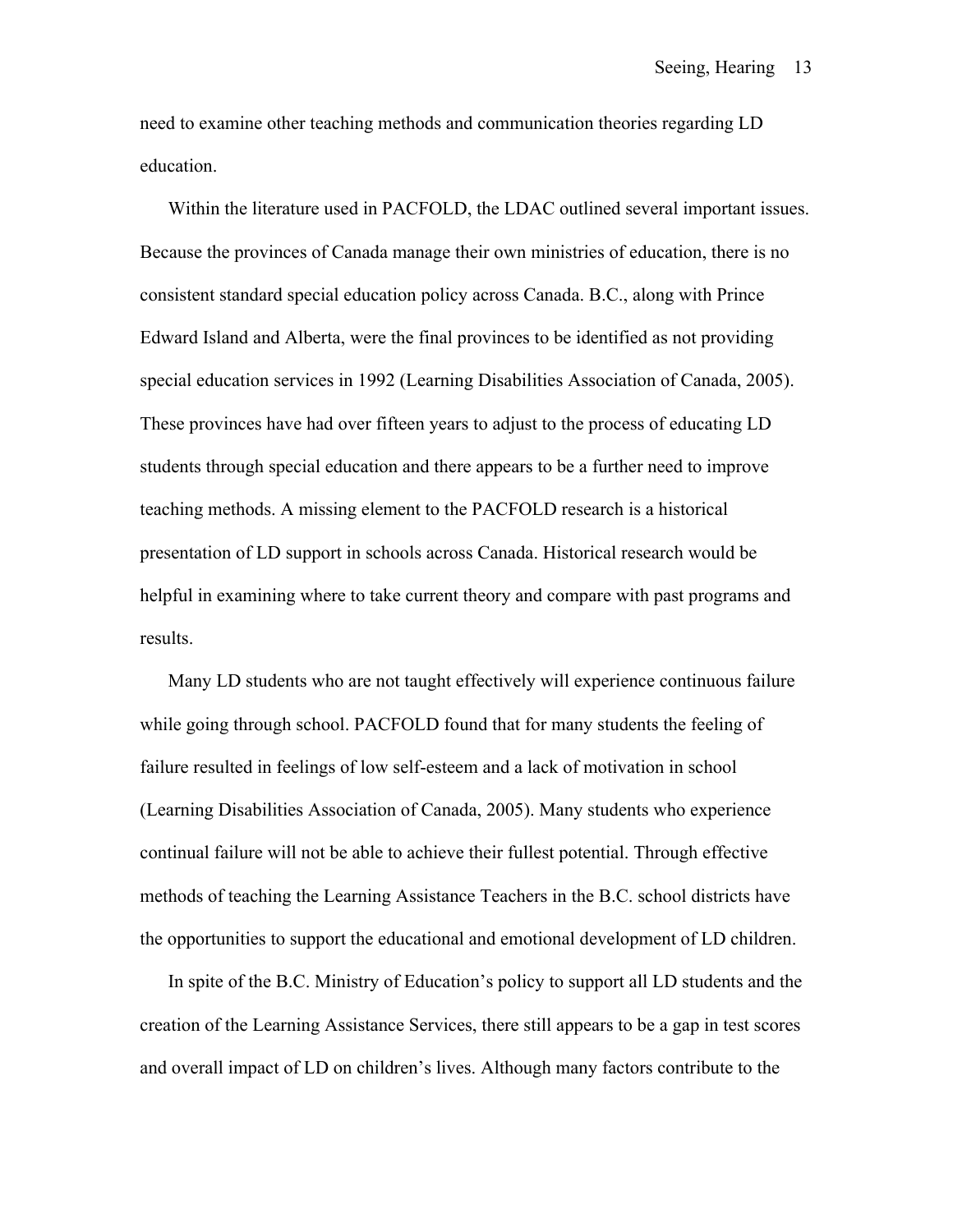issues, the responsibility rests with the B.C. Ministry of Education, and the policies and teaching requirements of the province. There is more the ministry can do. Just as the LDAC has worked to find gaps within the education system B.C. teachers put out a report. In a B.C. teachers' review of special education issues, ranging from a lack of time due to workload, to support special needs students, to a feeling many students with LD are going undiagnosed by the Ministry of Education (Naylor, 2002). This report supports further evidence of missing assistance for LD students in B.C. Given that B.C. teachers have raised concern for LD students' education, more needs to be done. A starting point is to utilize methods to increase the effectiveness of Learning Assistance Teachers who diagnose challenges and work with LD students on reading and writing abilities.

# **Seeing, Hearing, Moving, and Touching: Communicating to Dyslexic Learners**

There have been mass amounts of research conducted on effective communication methods and dyslexic learners. Two topics that will be discussed are multi-sensory methods and phonological awareness teaching. The research comes from academic literature and research in the fields of dyslexia, communication, education, and intervention. The research from these fields of study supports the objective of this paper and provides a greater understanding of what dyslexic learners need from their Learning Assistance Teachers to succeed. The literature in this section has provided information on available support for B.C. teachers and how to direct the types of support to be created.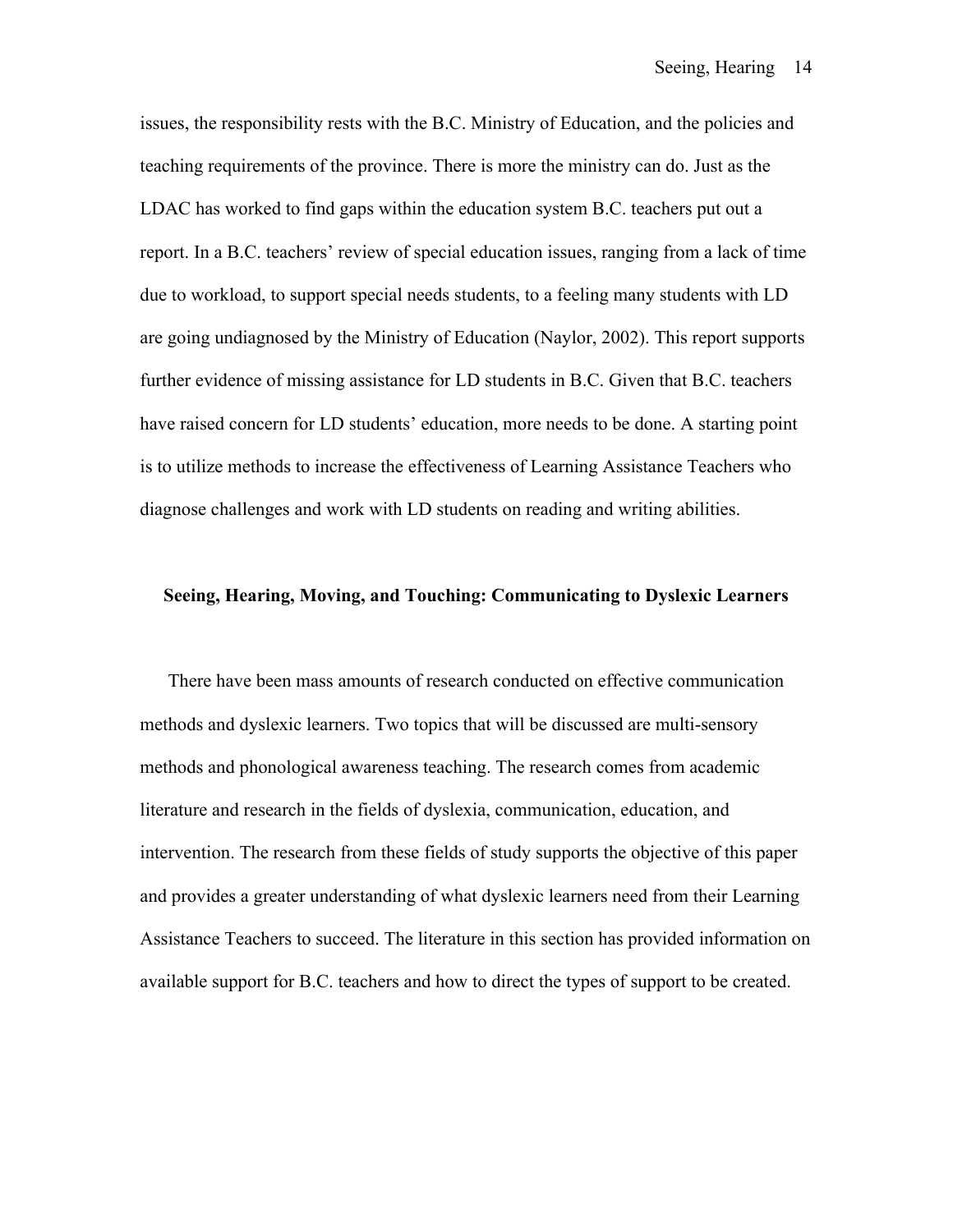# *Special Education and Multi-Sensory Methods*

There are several methods that have been proven to support LD students. Among the methods, which will be expanded on, are multi-sensory instruction and phonological awareness instruction. In this section there will be multiple methods and findings shared which could be used to enhance and support Learning Assistance Teachers' roles. In an article titled "What is Special About Special Education for Students with Learning Disabilities," the authors discuss the usefulness of special education and how it has developed over time (Vaughn & Linan-Thompson, 2003). Findings uncovered the difference between small-group and one-on-one instruction. Small-group instruction provided students with more attention from the teacher, which often supported a better level of focus by students on their work (Vaughn & Linan-Thompson, 2003). One-on-one instruction was found to be needed by some students who were more likely to have a LD (Vaughn & Linan-Thompson, 2003). Both forms of instruction were effective. However, one-on-one interaction with more communication between the teacher and student had an additionally positive effect on LD student's reading abilities. Evidence of effective communication techniques has been proven to support LD student's learning; this supports my conclusion for improvements by Learning Assistance Teachers in B.C. Since this study was conducted in the United States some of the information was not congruent with B.C.'s model of education, but overall the findings can still be used to support improvement recommendations.

There are several approaches to teaching LD students that utilize a multi-sensory method. Among the approaches are the Orton-Gillingham method, Sound Linkage, Hickey Multisensory Teaching System, and the Multisensory Teaching System for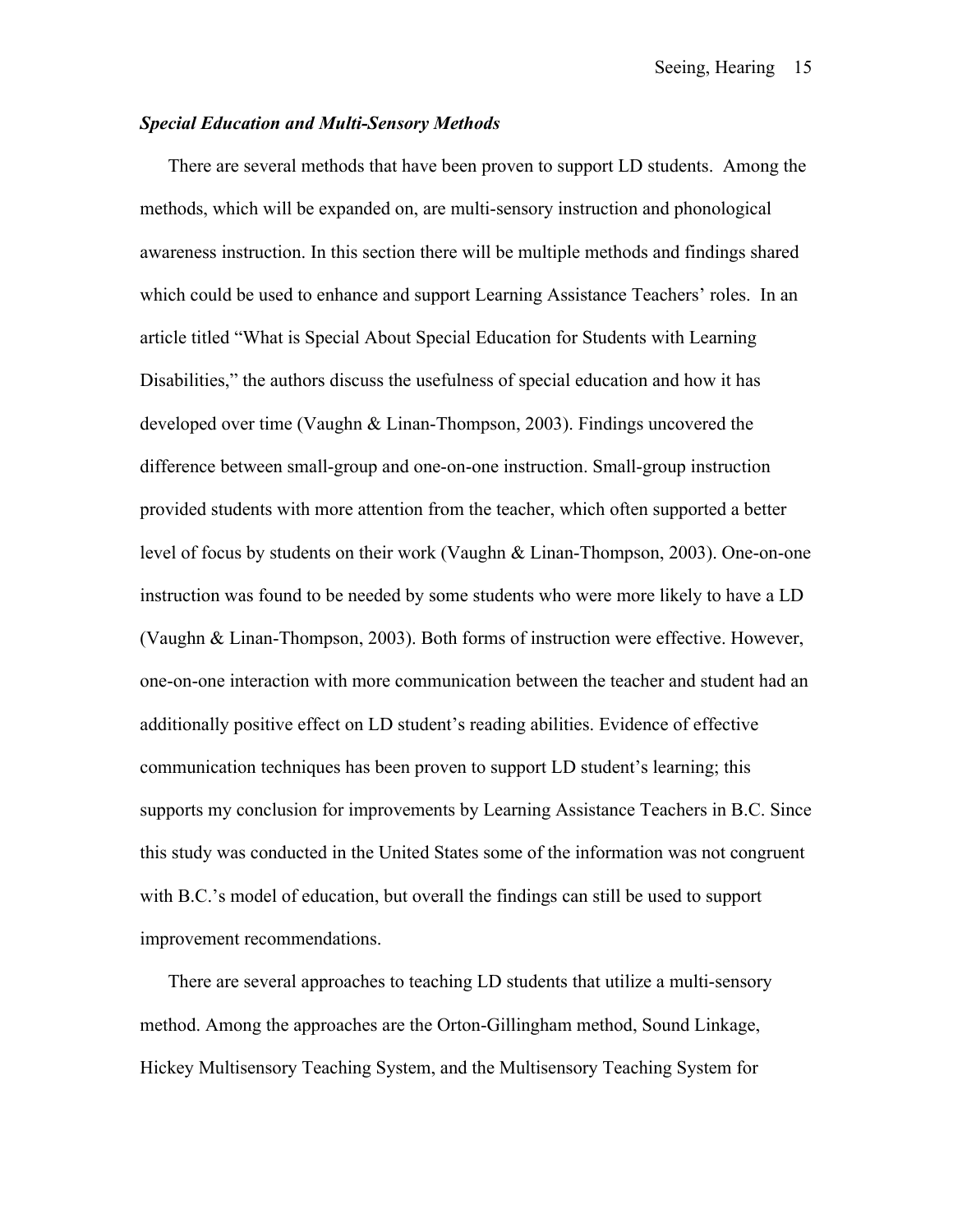Reading (Reid, 2008a). As a tutor I use the Orton-Gillingham method in a one-on-one setting with my students. I teach the foundation of the English language through systematic lesson planning tailored to meet each student's individual needs. The Dyslexia Association of Canada has created a method called Simultaneous Multisensory Teaching (SMT). The SMT method is based on the Orton-Gillingham method and supports the integration of multi-sensory teaching for school teachers (Brazeau-Ward, 2005a). SMT has several advantages when used in a school environment: it can be taught to any age group and level, allows teachers as early as grade one to begin working with dyslexic learners, can be used with young students experiencing early reading and writing difficulties, can save money if used in a classroom environment thus reducing the number of specialized teaching programs, and ensures all lesson plans are thorough and comprehensive to be used instantly in elementary classrooms (Brazeau-Ward, 2005b). The SMT method can be used with both dyslexic learners and learners who have not been diagnosed, but are struggling with reading and writing. The advantage to this is having a teaching method that can be used to help all struggling students. SMT is adaptive to a classroom or small group setting and appears to offer potential usefulness for the B.C. school system. SMT uses a multi-sensory communications approach and is adaptable to all learners while meeting the specific needs of dyslexic learners.

A major part of working with dyslexic learners and supporting them in school, as well as when they leave school, is effective communication (Reid, 2008b). By providing a student an effective means to learn the student will become more successful, learning the skills needed to be fruitful in their education. Dr. Reid (2008b) notes teachers are a key component to supporting students' success and providing them with positive motivation,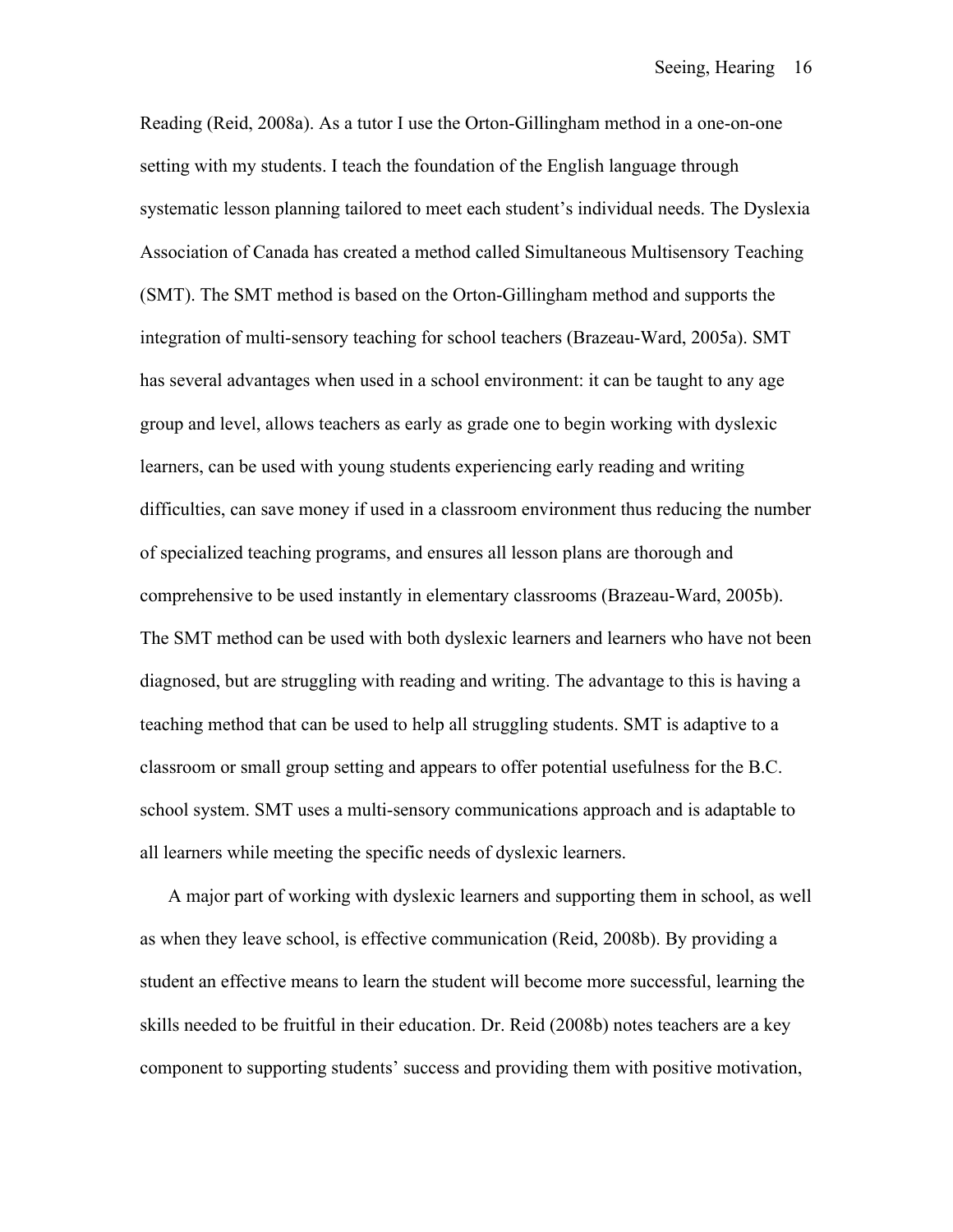which strengthens self-esteem. Since a teacher is the main person a struggling student interacts with and relies upon to learn, it is important for that person to communicate in the most effective way possible for the student to learn and become confident in his/her own abilities. In assisting dyslexic students, Dr. Reid (2008a) noted the presence of assistance by trained teachers who are aware of the challenges of working with dyslexic learners are among the most important parts of producing successful students.

#### *Phonological Awareness*

Along with understanding effective communication, it is important to understand the type of communication that needs to be used. For B.C. Learning Assistance Teachers they must not only have the awareness of effective communication, but they must also have the tools to teach effectively. In the past several decades, the study of phonological awareness and the breakdown of language have been studied extensively. Phonological awareness is the breakdown of oral language into small manageable components, such as sounds and words into syllables (Chard & Dickson, 1999). Often early reading issues are due to a lack in phonological awareness (Chard & Dickson, 1999). Children have shown great improvement when taught by phonological awareness how to read and write (Chard & Dickson, 1999). David J. Chard and Shirley V. Dickson have conducted research on phonological teaching compiling a guideline for understanding the effectiveness of phonological instruction. The research on phonics has been useful for the academic study of teaching dyslexic learners. The research can be used to support new methods of instruction for Learning Assistance Teachers in B.C. Multi-sensory teaching methods in combination with phonological awareness theories are two important areas of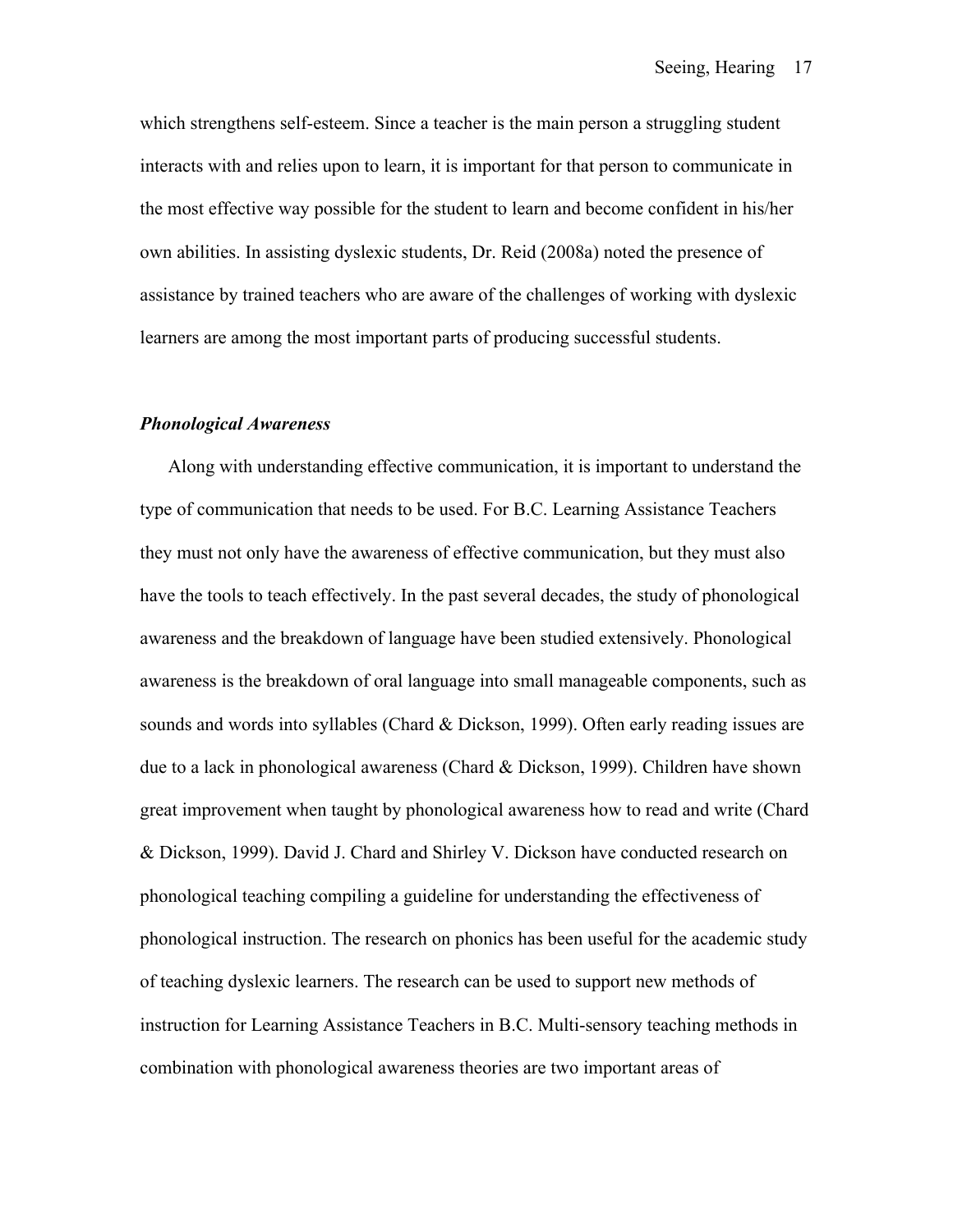communication research to explore when establishing a teaching process for dyslexic learners.

When teaching phonological awareness, teachers can use multi-sensory techniques allowing them to engage and interact with the learner (Chard &Dickson, 1999). This form of teaching integrates well with the B.C. Ministry of Education's Learning Assistance Teacher mandate to use various teaching methods and supports the desire to increase reading and writing skills and support LD learners. Chard and Dickson have presented useful research in this area. However, their research is missing a discussion on the difference between teaching phonological awareness to a whole classroom and oneon-one instruction.

Phonological awareness was studied as a way to reduce the likelihood of students struggling with LD once they reach higher grade levels. Lovett, Lacerenza, and Borden (2000) discuss phonological awareness through remedial teaching. They designed the Phonological and Strategy Training (PHAST) method as a form of remedial reading education. PHAST was designed from research in academia, using phonological awareness as their basis (Lovett, Lacerenza, & Borden, 2000). PHAST is intended for young learners struggling with reading, who can benefit from a remedial program to support them in gaining a better grasp of the reading process. The research was gathered from findings on how to teach students with severe LD and has been tailored to meet the needs of non-LD children (Lovett, Lacerenza, & Borden, 2000). Even though the authors' research was done in the hopes of helping non-LD students, the nature of the PHAST program is still based in phonological awareness theories and can support LD students in the classroom or Learning Assistance programs.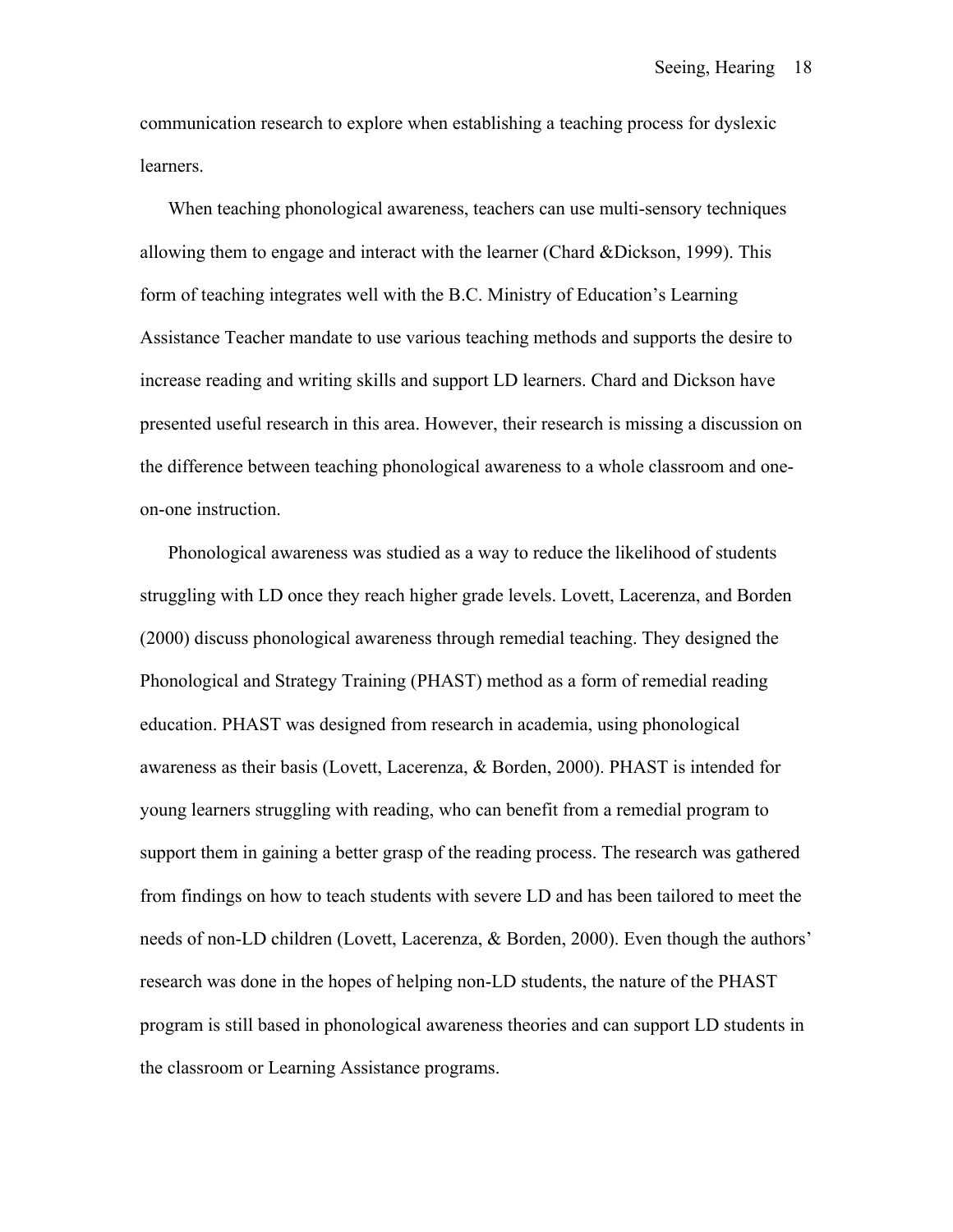In a meta-analysis conducted on phonological instruction, the findings were overwhelmingly positive for the use of systematic phonological teaching to help students read and write. Throughout the study, 38 experiments were conducted. Findings showed that students did better when they were taught through a phonological method, opposed to students who were not (Ehri & Simone, 2001). The meta-analysis data examined a 10 year period and found positive findings for the use of phonics programs in current teaching environments (Ehri & Simone, 2001). A notable point of the research found that phonological programs are best incorporated with other forms of instruction to balance the students' learning (Ehri & Simone, 2001). This research fits well with teaching methods for dyslexia and supports the usage of phonological programs in education systems. For the B.C. Ministry of Education, this is strong evidence to support the integration of phonological teaching for LD students by Learning Assistance Teachers. Although the research was quite substantial, it is lacking in its explanation of the types of instruction to balance the teaching of phonological awareness and other learning skills.

Through the examination of research it is evident that methods have been created, tested and proven effective for teaching dyslexic children. One-on-one or small group instruction provides children the opportunity to learn more closely with teacher aided support, which allows for better communication between teacher and student. Providing teachers with multi-sensory approaches to communicate with dyslexic learners will offer students the ability to learn using their strengths. Through the combination of multisensory teaching and instruction of phonological awareness, dyslexic learners have proven to achieve in learning environments. Based on research of education, communication, and teaching theories, there are several effective options the B.C.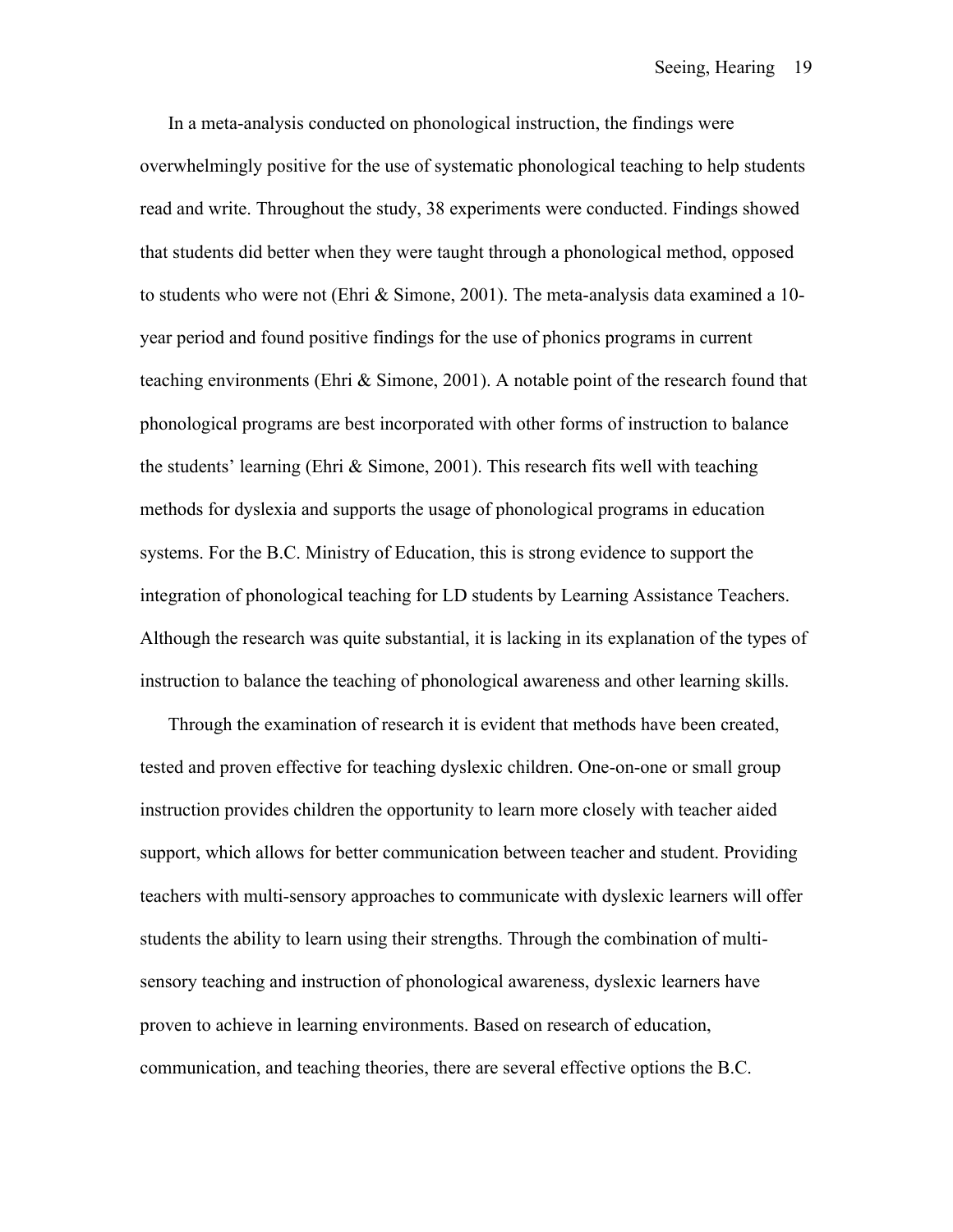Ministry of Education can implement for their Learning Assistance Teachers. Options include conferences hosted by the Canadian Academy of Therapeutic Tutors (CATT) or multiple other professional development days for LD instructors.

#### **Recommendations and Conclusion**

The B.C. Ministry of Education can improve the effectiveness of Learning Assistance Teachers in their instruction of reading and writing to dyslexic learners. A major recommendation would be to provide current Learning Assistance Teachers with opportunities to learn multi-sensory and phonological awareness methods of teaching and require future teachers to have knowledge of phonological and multi-sensory training for one-on-one and small group settings. Phonological awareness will support the reading and writing abilities of students as they gain a better foundation for language, while specific training in multi-sensory methods supports the learning styles and improves the effectiveness of teaching. There are several approaches to communicating multi-sensory teaching including the Orton-Gillingham method, which can be used to teach reading, reading comprehension, writing, and math.

A second recommendation is an increase in teacher awareness of dyslexia. With a greater awareness, teachers will have more knowledge of how to work with students and relate with faculty and parents. Dr. Reid (2008b) outlined the importance of knowledgeable teachers being present in the schools for parents to communicate with regarding the needs of their children. A parent's ability to communicate with a teacher who understands his/her child's needs further helps the child receive the assistance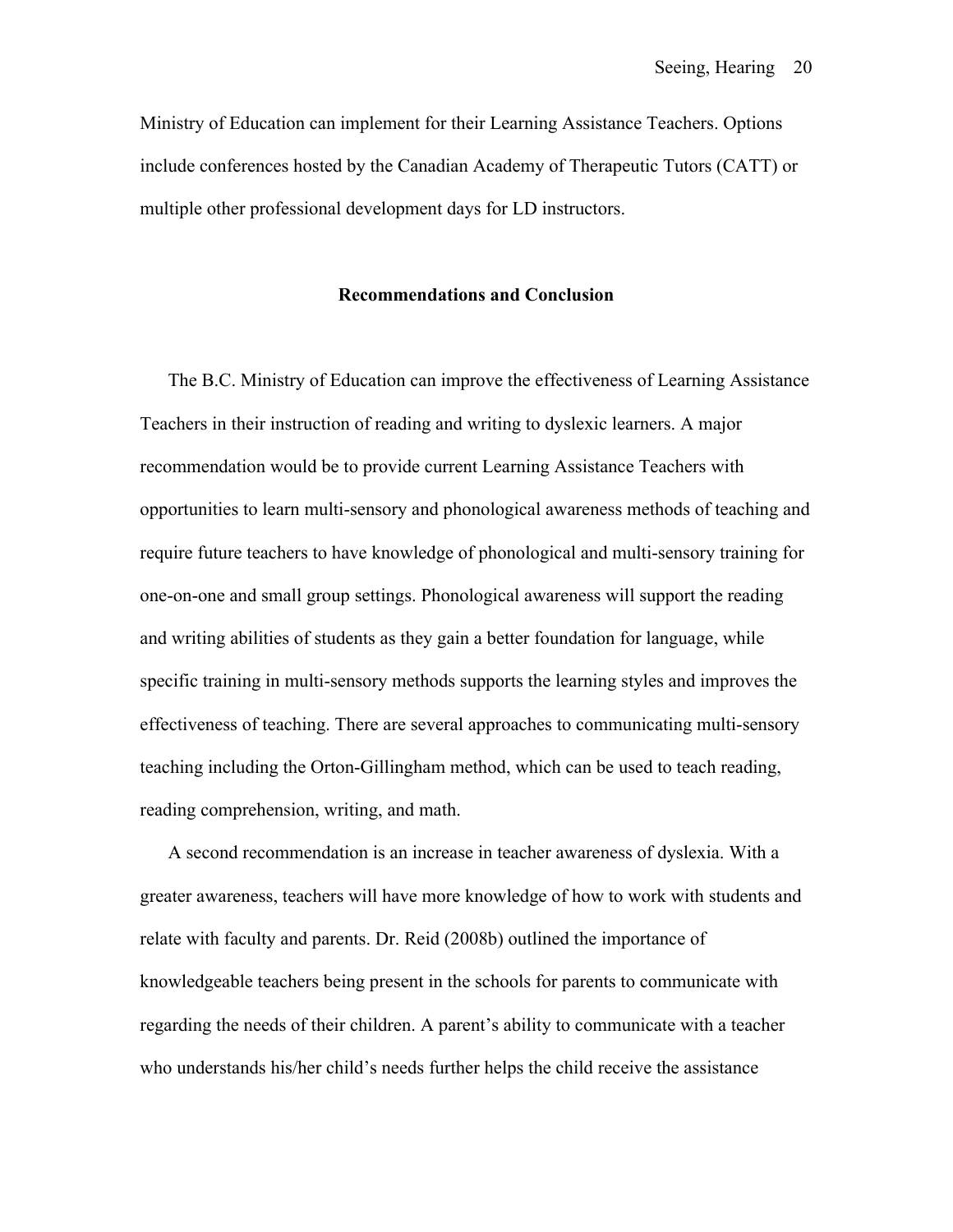required for success because the parents then become educated as well (Reid, 2008b). With better awareness of dyslexia, Learning Assistance Teachers will be able to help support the earlier detection of learning challenges. When the teachers are educated, they become empowered by the knowledge and in turn help to support and empower their students who will benefit from a teacher prepared to help and communicate effectively with them.

There are still several issues which have not been addressed in this paper which could be supported with further research. Although I have suggested a multi-sensory approach to teaching for Learning Assistance Teachers I do recognize the difficulties in selecting which multi-sensory approach to use. This could be an area for further research, as well as looking at private school modules designed for dyslexic and LD students. A few multisensory approaches to be examined and researched are the Orton-Gillingham method, Sound Linkage, Hickey Multisensory Teaching System, and the Multisensory Teaching System for Reading (Reid, 2008a). Research should also examine the Dyslexia Association of Canada's Simultaneous Multisensory Teaching (SMT) approach (Brazeau-Ward, 2005a & 2005b).

Just as I recognize the difficulties in choosing a teaching method, I identify there is a challenge in implementing the teacher training for the hundreds of Learning Assistance Teachers across B.C. Further research in the field of communications and training could be done to effectively communicate a provincial-wide training program to Learning Assistance Teachers. As well, research could be done into the possibility of a communication network among Learning Assistance Teachers to allow for communication between teachers in different schools to discuss student needs.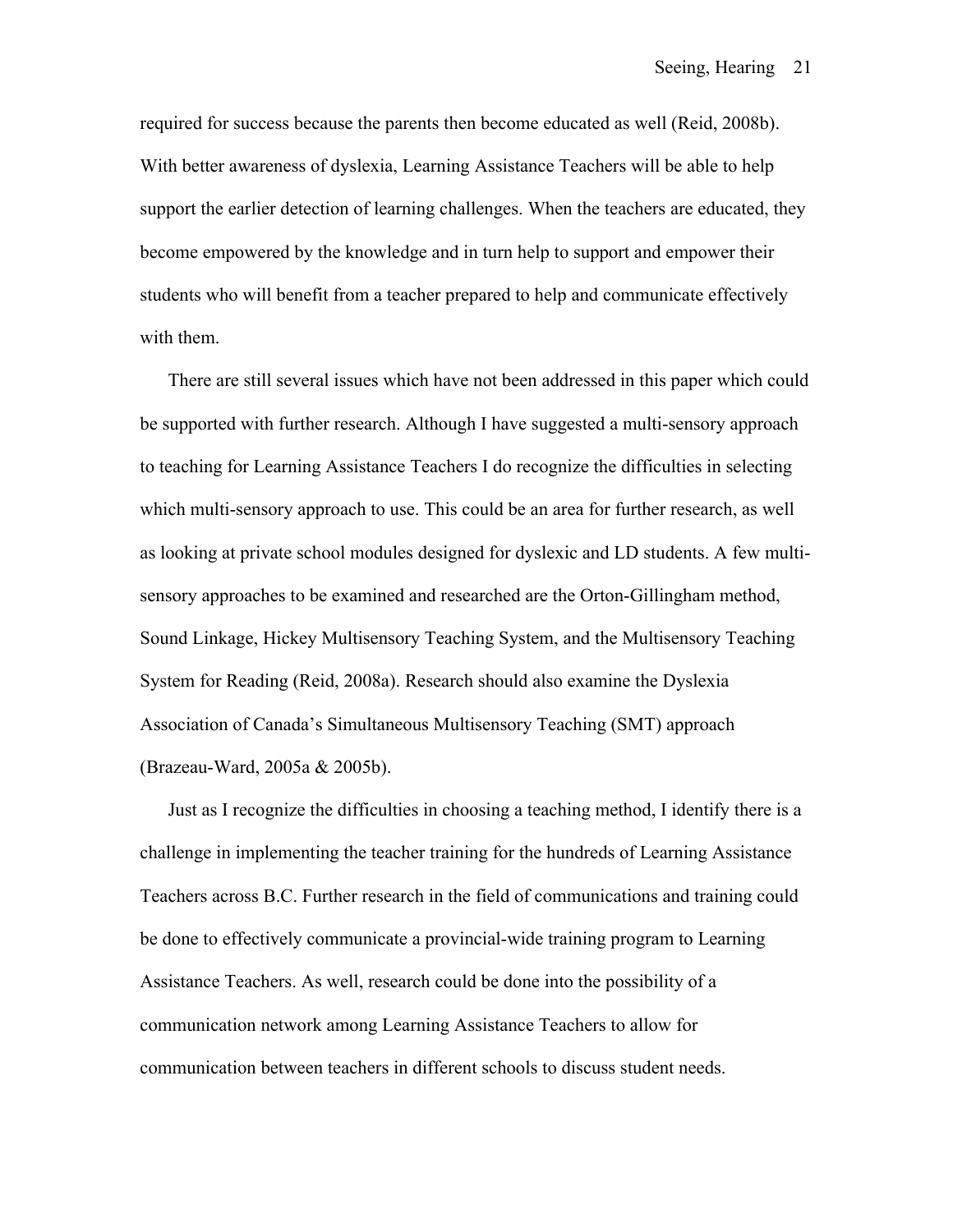An examination of the barriers to Learning Assistance Teachers gaining and being required to have multi-sensory and phonological instruction methods would support this research. The methods currently being used to teach dyslexic learners outside the B.C. school system are effective yet are not used by the B.C. education system. An examination into the barriers to this research and recommendations would help support the paper's goals and values.

Teacher stress can be a large issue when working with dyslexic children. A multisensory approach can be more physical than other approaches to teaching and demanding in different ways than classroom teaching. Research into the stress levels of Learning Assistance Teachers can be explored to help reduce or manage stress.

Along with further research on teaching methods and Learning Assistance Teachers, an examination of more effective early dyslexic diagnosis could support the education of students at a younger age who are showing symptoms of difficulty in school. Research could be done to explore the communication effectiveness and teaching methods of classroom teachers and the use of a multi-sensory approach. As well, more specific studies could be done to examine the multiple methods of teaching phonological awareness to large and small groups.

Ultimately the B.C. Ministry of Education has taken steps to improving education for dyslexic learners; however, there is more that can be done. Through the utilization of proven multi-sensory teaching methods and phonological awareness instruction Learning Assistance Teachers would be able to communicate lessons far more effectively. A more effective form of communication that meets the learning style of dyslexic students would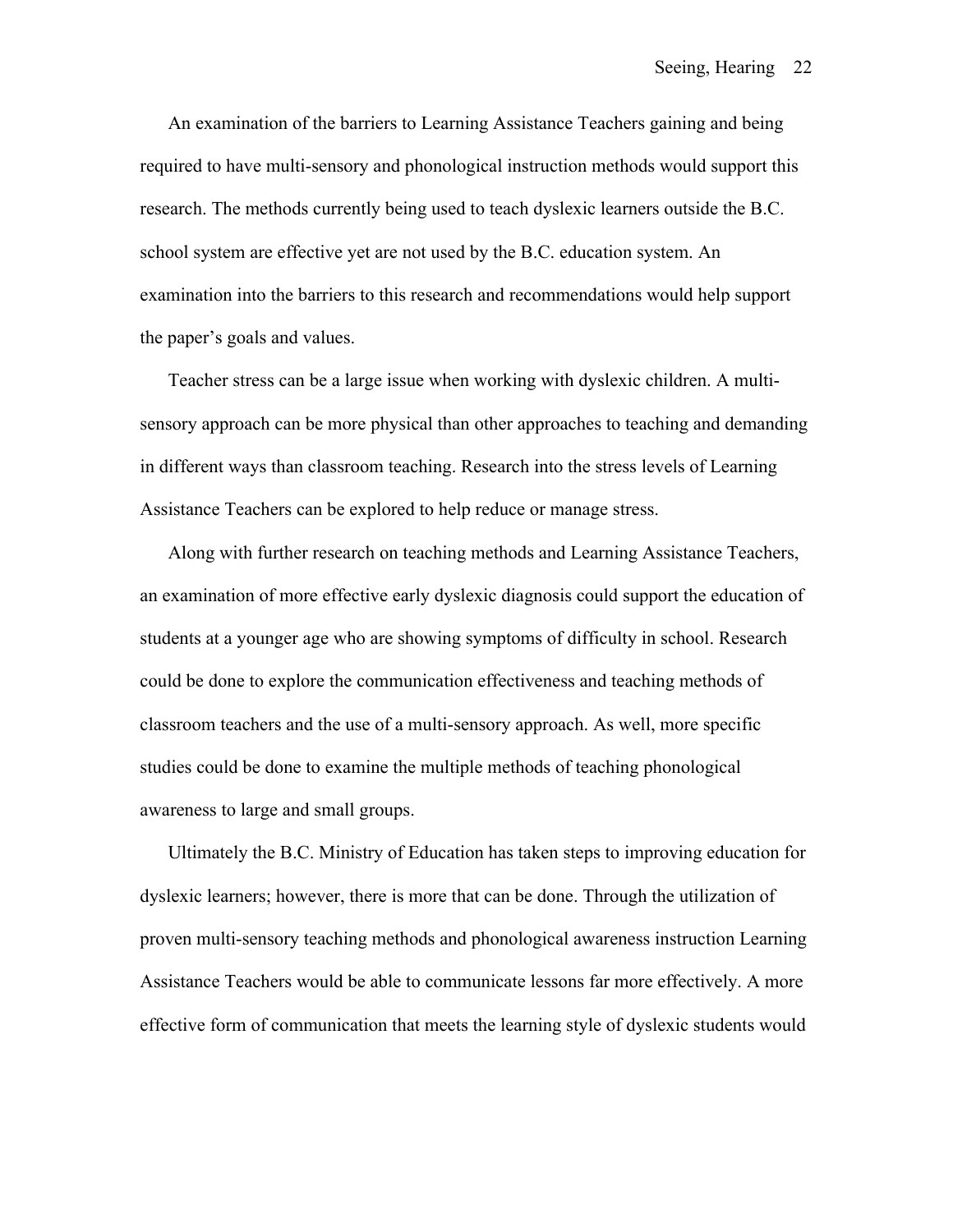help benefit these intelligent people, and offer them the ability reach their fullest potentials.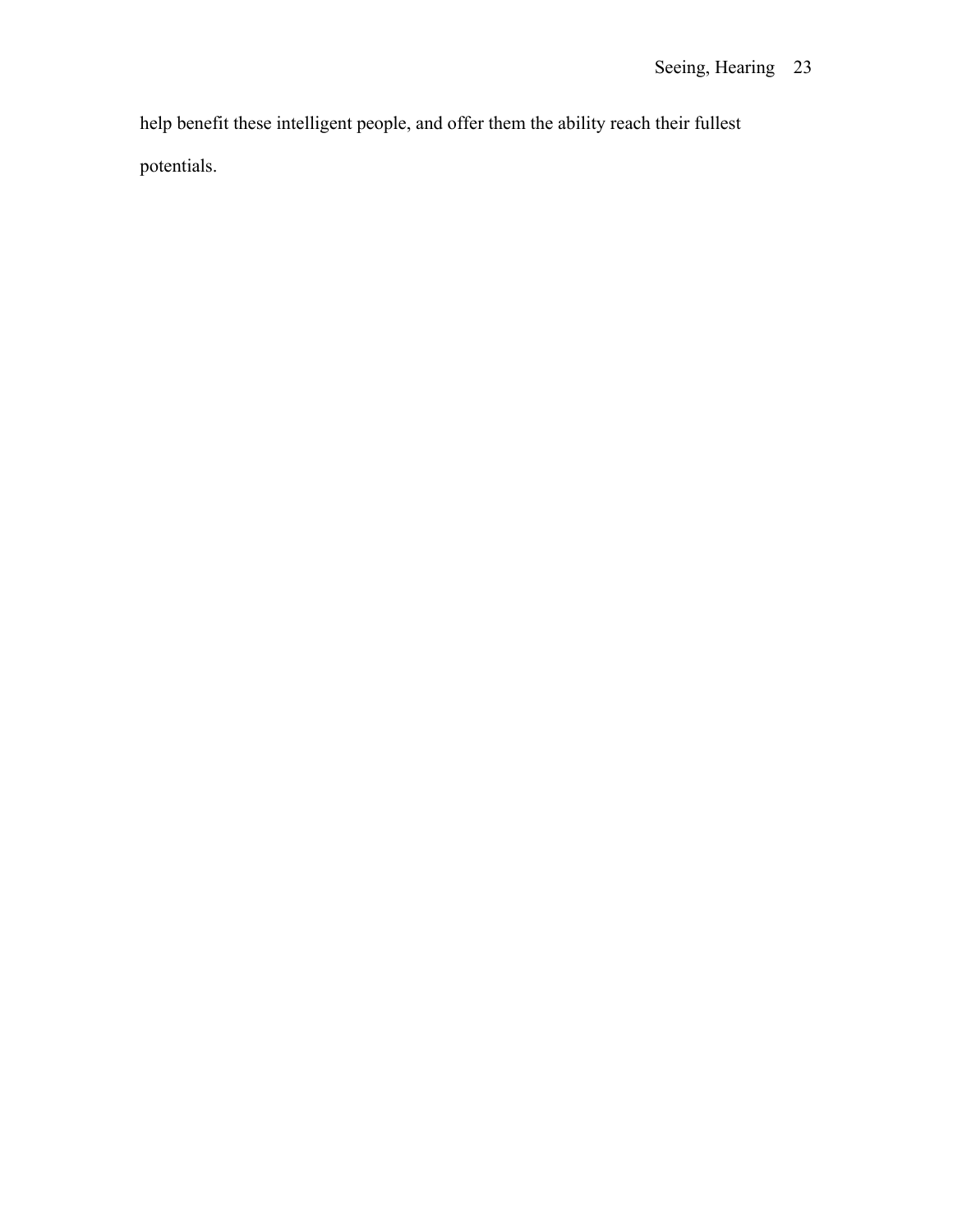# **End Notes**

<sup>1</sup>The Foundation Skills Assessment (FSA) tests are conducted yearly in the spring throughout B.C. to determine the level of learning taking place in the province. The document "Student's with Special Needs-How are we doing? Province public schools only" is based off of FSA scores from 2000/01 to 2004/05. The document can be retrieved at http://www.bced.gov.bc.ca/specialed/performance.pdf. "Reporting on K-12 Education" provides five years worth of school district summary reports and general summary reports for all the students in all school districts in B.C. It can be retrieved at http://www.bced.gov.bc.ca/reporting/achieve/spec-ed.php. "Foundation Skills Assessment (FSA) Reports" provides five years worth of reports for public and private school districts FSA results. It can be retrieved at

http://www.bced.gov.bc.ca/reporting/achieve/fsa-bas.php.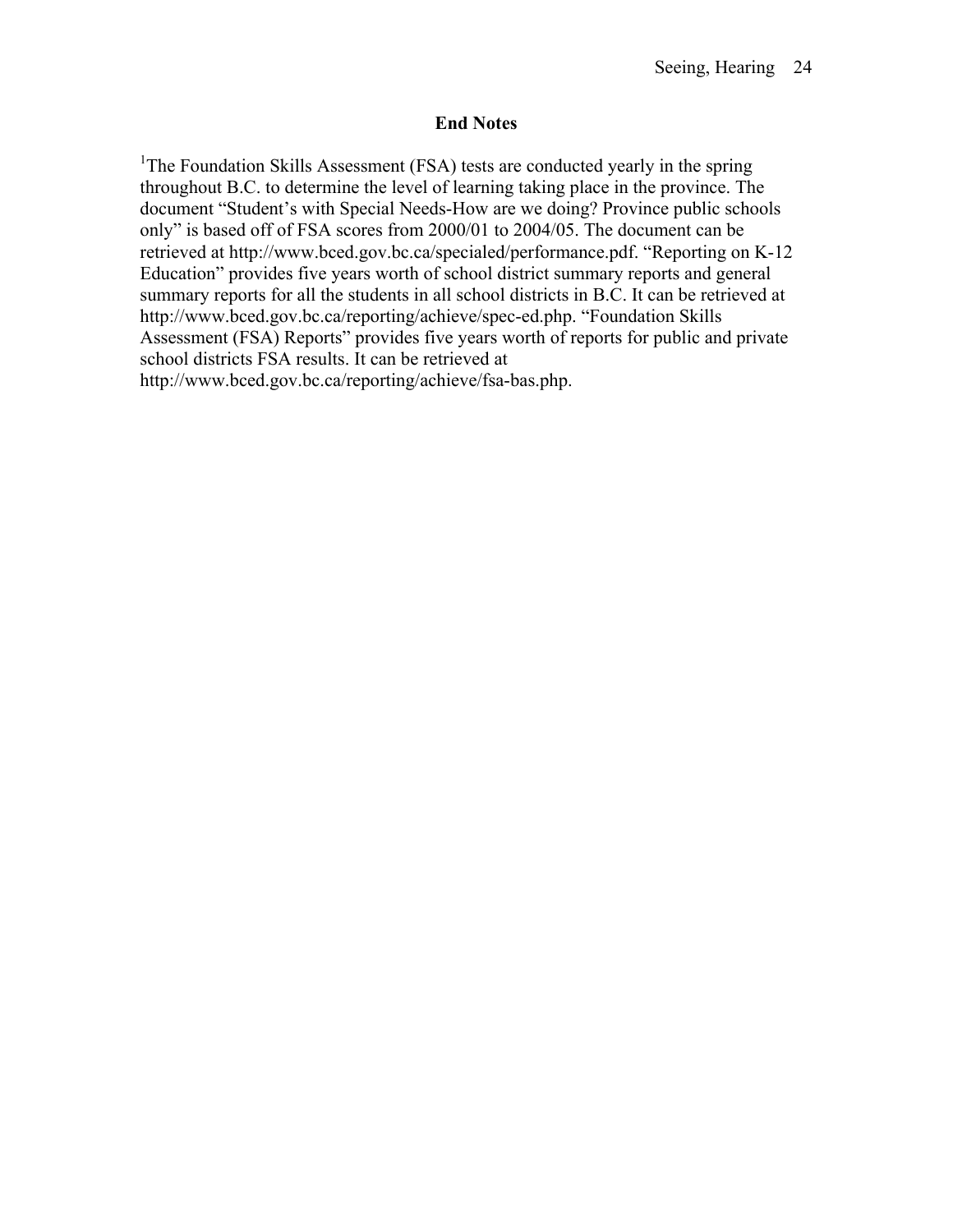# **Appreciation**

I would like to thank my classmates at Royal Roads University for taking this academic journey with me. A special thank you to Kristi Baron for her wonderful editing support and encouragements, Eva Reti for her support and time in helping me work through the thought process, and Fiona Robertson-Crebo for being an ongoing support in this process. As well, I would like to thank the students I tutor who have shown me the importance of making a positive difference in peoples' lives. Finally, thank you to my mother Shelley Harris for her unconditional support and encouragement through my pursuits of higher education and life long learning.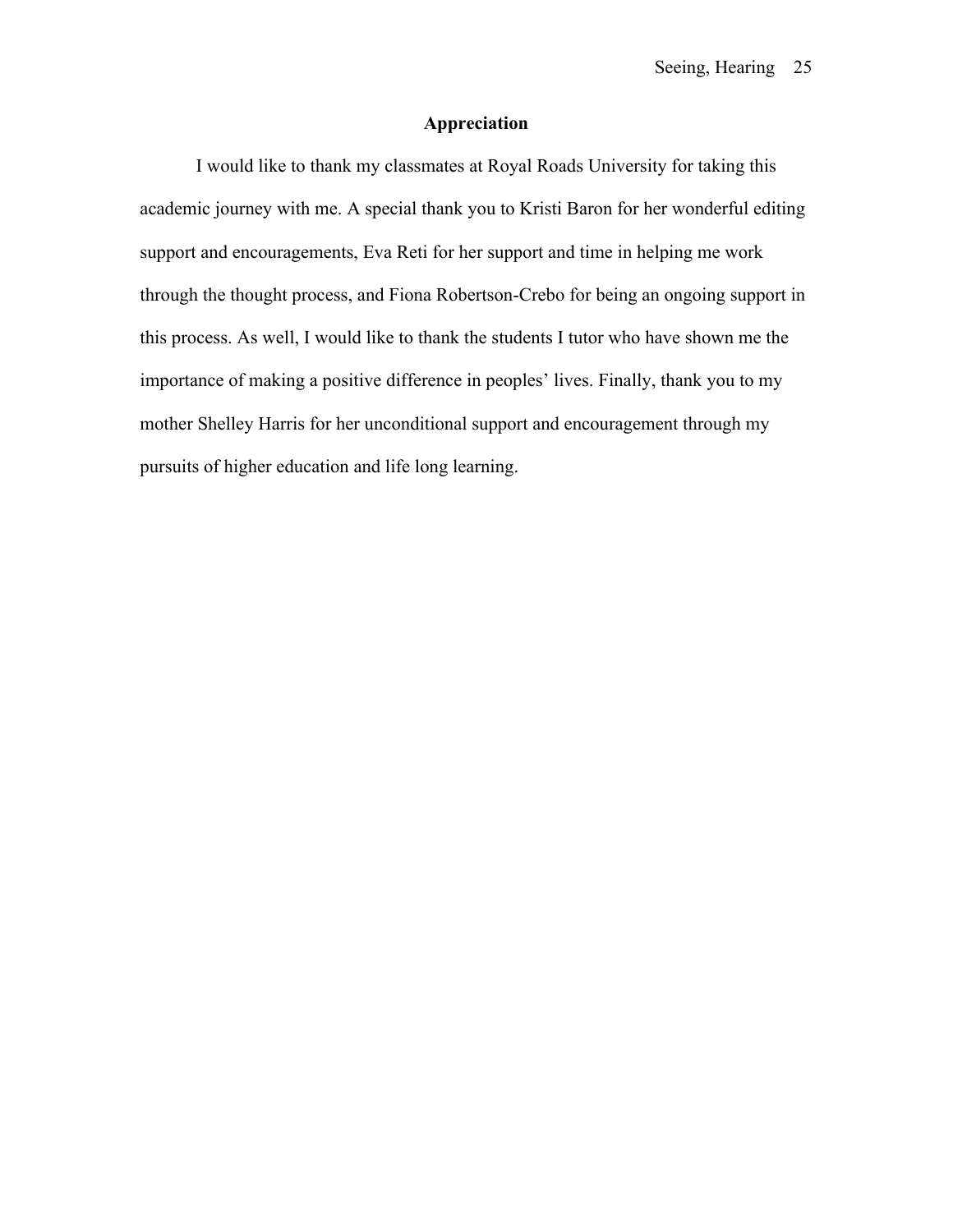#### **References**

- British Columbia Ministry of Education. (April 2006a). Students with special needs-How are we doing? Province-Public schools only. Victoria, B.C. Retrieved April 02, 2008, from http://www.bced.gov.bc.ca/specialed/performance.pdf
- British Columbia Ministry of Education. (July 2006b). Special education services: A manual of policies, procedures and guidelines. Victoria, B.C. Retrieved April 02, 2008, from http://www.bced.gov.bc.ca/specialed/ppandg/toc.htm
- Brazeau-Ward L. (2005a). I'm confused, is it dyslexia or is it learning disability? *Canadian Dyslexia Centre.* Retrieved April 10, 2008, from http://www.dyslexiaassociation.ca/english/files/confused%20is%20it%20dyslexia .pdf
- Brazeau-Ward L. (2005b). The SMT Method: A multisensory teaching method for students with dyslexia. *SMT: Simultaneous multisensory teaching.* Retrieved April 10, 2008, from http://www.dyslexiaassociation.ca/english/files/smt.pdf
- Canadian Dyslexia Association Canadienne de la Dyslexie. (n.da.). What is Dyslexia? Retrieved March 29, 2008, from

http://www.dyslexiaassociation.ca/english/whatisdyslexia.shtml

- Canadian Dyslexia Association Canadienne de la Dyslexie. (n.db.). Common myths about dyslexia. Retrieved March 29, 2008, from http://www.dyslexiaassociation.ca/english/myths.shtml
- Chard D. J. & Dickson S. V. (1999). Phonological awareness: Instructional and assessment guidelines. *Intervention in School and Clinic,* 34. Retrieved April 10, 2008, from SAGE database.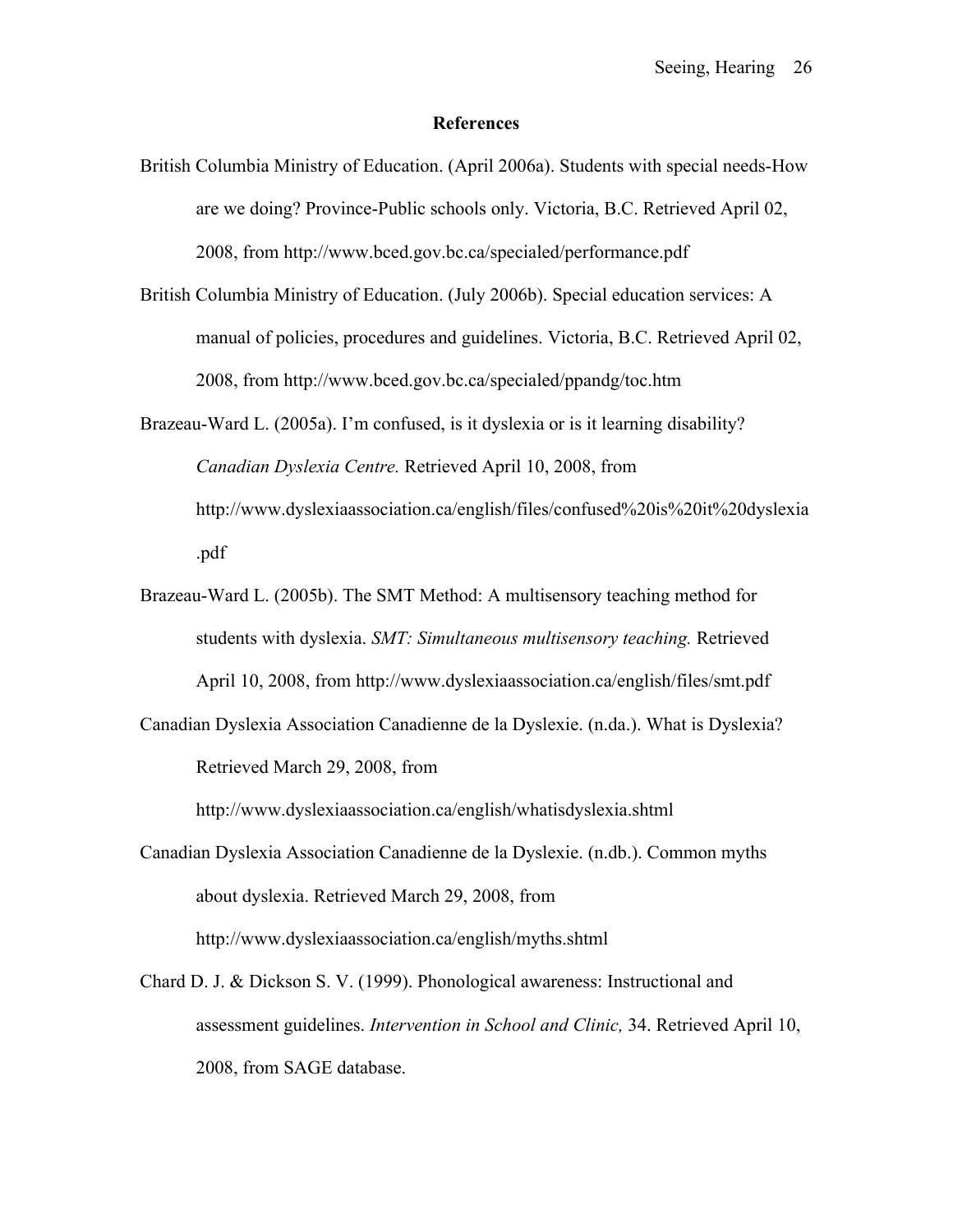- Ehri L. C., Nunes S. R., Stahl S. A., & Willows D. M. (2001). Systematic phonics instruction helps students earn to read: Evidence from the national reading panel's meta-analysis. *Review of Educational Research,* 71(3). Retrieved April 02, 2008, from SAGE database.
- Learning Disabilities Association of Canada. (2005). A literature framework to guide the research study: Putting a Canadian face on learning disabilities (PACFOLD). *Learning Disabilities association of Canada.* Retrieved November 25, 2007, from http://www.pacfold.ca/web\_reports/index.shtml
- Learning Disabilities Association of BC Vancouver Chapter. (n.d.). Statistics on Learning Disabilities. Retrieved November 27, 2007, from http://www.ldav.ca/articles/statistics.html
- Lovett M. W., Lacerenza L., & Borden S. L. (2000). Putting struggling readers on the PHAST track: A program to integrate phonological and strategy-based remedial reading instruction and maximize outcomes. *Journal of Learning Disabilities,* 33. Retrieved April 11, 2008, from SAGE database.
- Naylor C. (2002). B.C. teachers' views of Special Education issues. *Data from the spring 2001 BCTF Worklife of Teachers Survey Series, 2: Special Education.* Retrieved April 02, 2008, from

http://www.bctf.ca/uploadedfiles/publications/research\_reports/2002wlc01.pdf

Putting a Canadian Face to Learning Disabilities. (n.d.). What is PACFOLD? Retrieved November 27, 2007, from http://www.pacfold.ca/what\_is/index.shtml